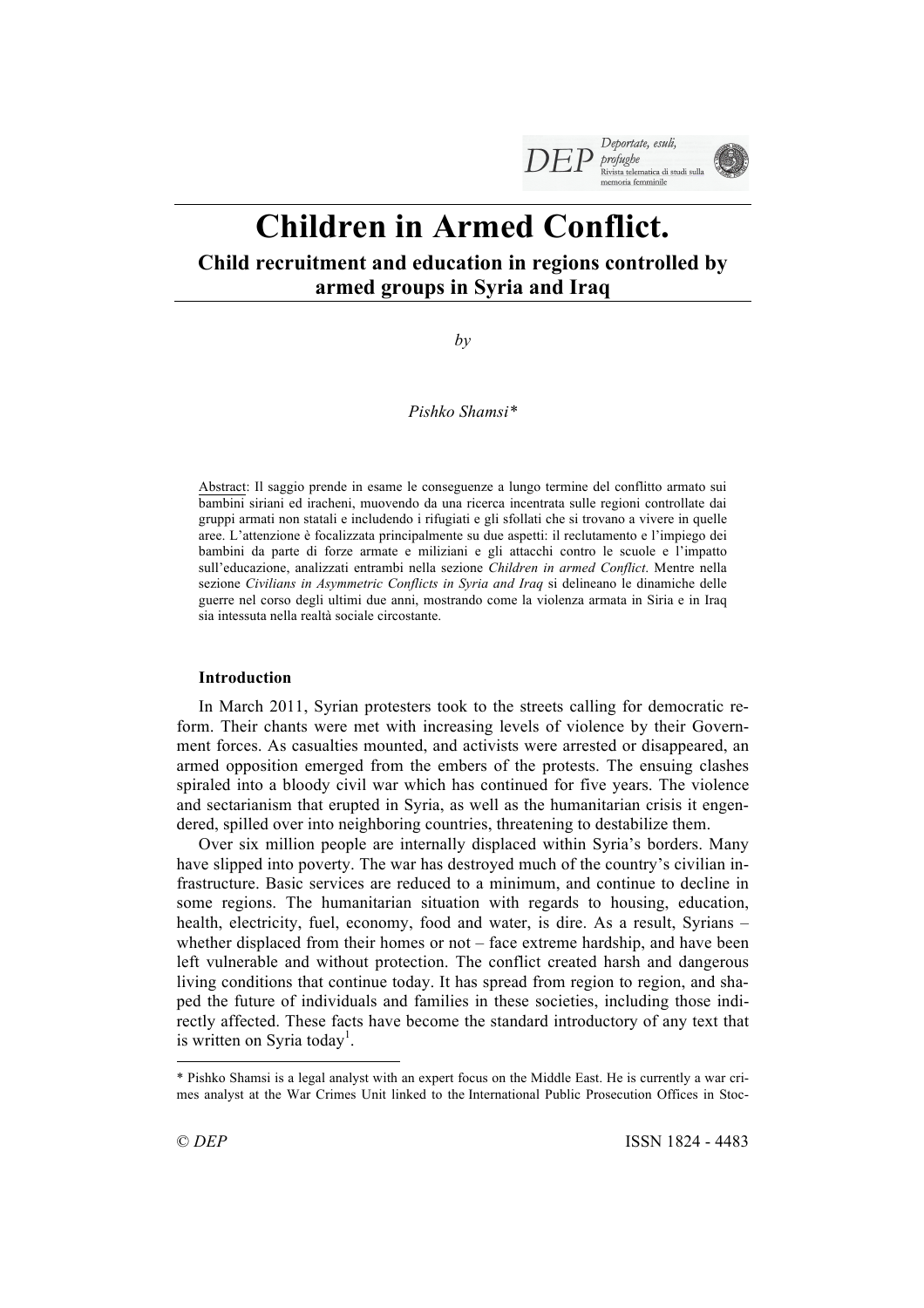l

The Syrian conflict has had a particularly dramatic effect on Iraq, where it has rekindled old dormant conflicts between ethnic and religious groups, especially between Shiite and Sunni political or military actors. Iraq has been enmeshed in armed violence, to varying degrees, since 2003 and even earlier, but this paper looks specifically at the impact of the Syrian conflict on Iraq. After several years (2009-2012) of low-intensity conflict in Iraq, fierce armed confrontation erupted in 2014 between the extremist organization, ISIL, also known as DAESH, and Shiite militias fighting alongside Iraqi Security Forces. Moreover, the renewed spiral of violence fractured along ethnic lines, as ferocious clashes erupted between Kurdish armed groups and ISIL, polarizing Arab and Kurdish communities in Syria and Iraq. A stream of reports has highlighted the conflicts' impact on children over the course of 2012-2014 when extreme violence rose to unprecedented levels in Syria and Iraq<sup>2</sup>.

Humanitarian organizations have tried to draft response plans, and each year they have faced new, and seemingly, insurmountable challenges in reaching persons in urgent need of aid. The daily clashes, casualties, and political dynamics are closely covered and analyzed, while the media continues to look for new perspectives and attention-grabbing headlines to report the ongoing tragedy. But while we hear about yet another massacre or atrocity, we rarely read information on the future of these war-torn societies. Naturally, cessation of hostilities is the top priority of the international community, but even negotiations aimed at achieving enduring peace are mainly guided by short-term thinking<sup>3</sup>. The prevalent feeling in the public opinion is that the conflicts will continue "forever", with no end in sight.

Furthermore, humanitarian organizations and the UN have continued to warn the international community and member states of the direct threat that the conflicts in Syria and Iraq pose to international peace and security<sup>4</sup>. Moreover, these bodies are warning of long-term consequences and challenges that will deepen and become aggravated if left unaddressed. Violence can be like a "contagious disea-

kholm, Sweden. Between 2013-2016 he worked on the United Nations Commission of Inquiry on the Syrian Arab Republic.

<sup>1</sup> Syrian Center for Policy Research, "Confronting Fragmentation," 16 February 2016, http://scprsyria.org/publications/confronting-fragmentation (accessed 4 April 2016).

<sup>&</sup>lt;sup>2</sup> A/HRC/21/50  $3<sup>rd</sup>$  report of the Commission of Inquiry on the Syrian Arab Republic, 15 August 2012, http://www.ohchr.org/Documents/HRBodies/HRCouncil/RegularSession/Session21/A-HRC-21-50\_en.pdf (accessed 4 April 2016); A/HRC/19/69, 2<sup>nd</sup> report of the Commission of Inquiry on the Syrian Arab Republic - A/HRC/19/69, 22 February 2012, https://documents-ddsny.un.org/doc/UNDOC/GEN/G12/106/13/PDF/G1210613.pdf?OpenElement (accessed 4 April 2016).

<sup>3</sup> Lund, Aron. 2015. Grim Expert Assessments of Syria's Peace Process, Carnegie Endowment for International Peace, http://carnegieendowment.org/syriaincrisis/?fa=60917 (accessed 2 February 2016).

 $4$  A/HRC/27/60,  $8<sup>th</sup>$  Report of the Independent International Commission of Inquiry on the Syrian Arab Republic, February 2015,

http://www.ohchr.org/EN/HRBodies/HRC/RegularSessions/Session27/Documents/A\_HRC\_27\_60\_E NG.doc, accessed 2 January 2016, § 9;  $9^{\text{th}}$  Report of the Independent International Commission of Inquiry on the Syrian Arab Republic, February 2014,

https://documents-dds-ny.un.org/doc/UNDOC/GEN/G15/019/37/PDF/G1501937.pdf?OpenElement, § 33 and 137 (accessed 4 January 2016).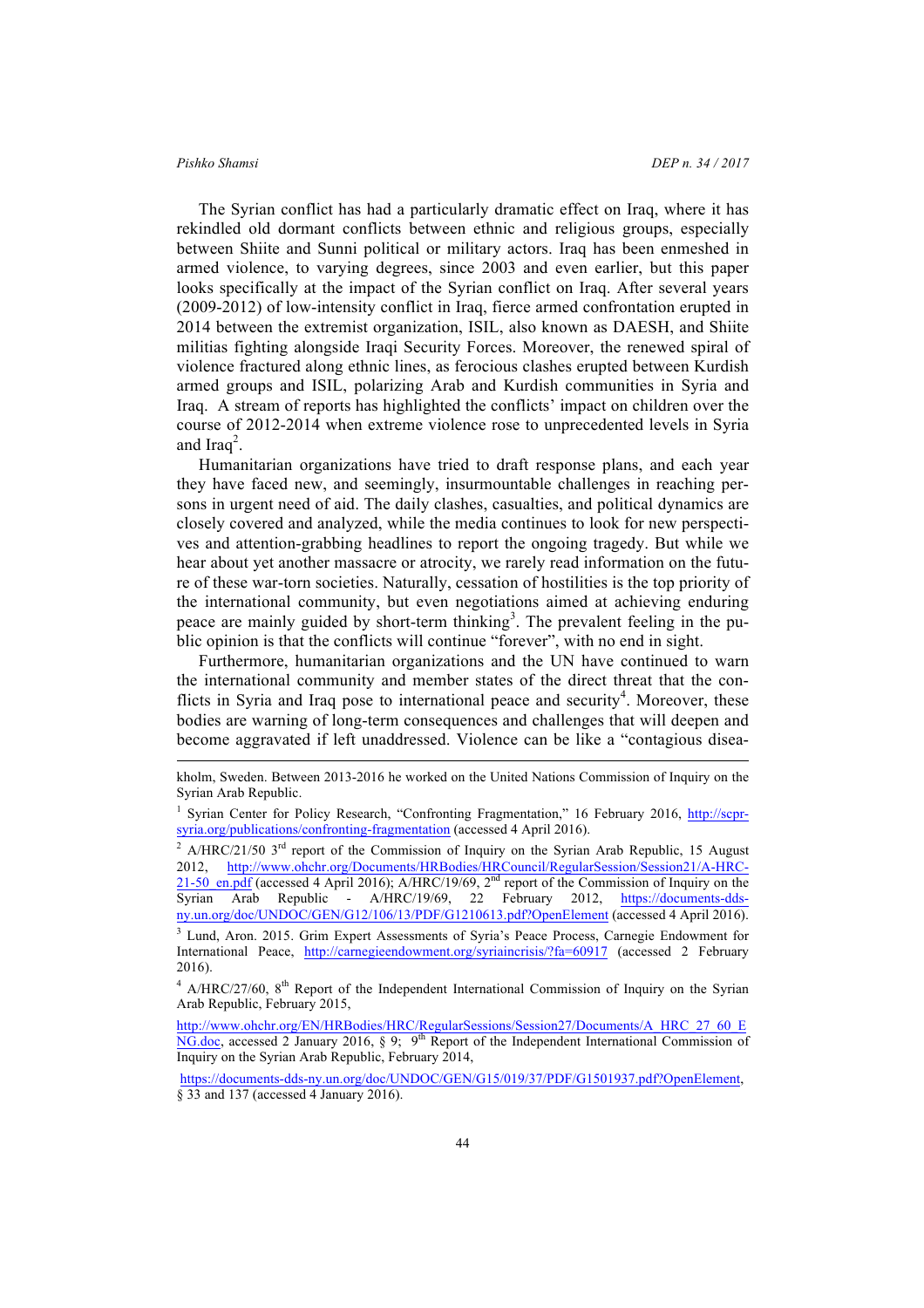se<sup>35</sup>, not only to those who participate in the conflicts, but also to civilians caught in the maelstrom. This is particularly so in the case of children.

In 1997 the UN General Assembly (UNGA) created the mandate of the Special Representative of the Secretary-General for Children and Armed Conflict (SRSG- $C\text{AAC}$ <sup>6</sup>. The role of this office is to strengthen the protection of children in war zones, raise awareness, promote the collection of information, and foster international cooperation to improve their protection. The mandate was prompted by a report titled "Impact of Armed Conflict on Children", which highlighted the disproportionate impact of war on children and identified them as the primary victims of  $\alpha$ rmed conflict<sup>7</sup>.

The UN Security Council (UNSC) has gradually created a strong framework for the SRSG-CAAC, making it the leading UN advocate for the protection and wellbeing of children affected by armed conflict. UNSC enumerated *Six Grave Violations against Children in Armed Conflict* to form the basis of an international protection regime for children in armed conflict. The legal basis for these violations was drawn from international humanitarian law, international human rights law and international criminal law<sup>8</sup>.

The six grave violations are designated as "triggers" by the UNSC to list parties to armed conflict in an annual report of the SRSG-CAAC $\degree$ . Documentation on violations is gathered through the UNICEF-led Monitoring and Reporting Mechanism on Grave Violations against Children and Armed Conflict (MRM), which was established in  $2005^{10}$ .

This paper will discuss the long-term consequences of armed conflict on children in Syria and Iraq based on two out of the six triggers: 1) Recruitment or use of children by armed forces and groups, and 2) attacks against schools and impact on education.<sup>11</sup> The scope of the research will be limited to regions controlled by nonstate armed groups, including refugee or displaced populations that live there.

 <sup>5</sup> Rosegrant, Susan. Hidden costs of war: Middle East violence and its effect on children, http://home.isr.umich.edu/sampler/hidden-costs-of-war-middle-east-violence-and-its-effect-onchildren/ (accessed 4 February 2016).

<sup>6</sup> A/Res/51/77, 20 February 1997, http://www.un.org/documents/ga/res/51/ares51-77.htm.

 $^7$  A/51/306, "Promotion and Protection of The Rights of Children: Impact of Armed Conflict on Children," 26 August 1996,

http://www.un.org/ga/search/view\_doc.asp?symbol=A/51/306&Lang=E&Area=UNDOC.

<sup>8</sup> UN Security Council, Security Council resolution 1882, S/RES/1882, 4 August 2009, http://www.refworld.org/docid/4a7bdb432.html, accessed 5 April 2016; United Nations Office of the Special Representative of the Secretary-General for Children and Armed Conflict, "The Six Grave Violations Against Children During Armed Conflict: The Legal Foundation," 14 October 2009, http://www.crin.org/en/docs/SixGraveViolationspaper.pdf (accessed 3 April 2016).

UN Security Council resolution 1612, S/RES/1612, 26 July 2005, http://www.refworld.org/docid/43f308d6c.html (accessed 5 April 2016).

<sup>&</sup>lt;sup>10</sup> UNICEF, "Monitoring and Reporting Mechanism (MRM) on grave violations of children's rights in situations of armed conflict," 22 March 2011, http://www.unicef.org/protection/57929\_57997.html.

<sup>11</sup> UN Security Council resolution 1539 (2004), S/RES/1539, 22 April 2004, http://www.refworld.org/docid/411236fd4.html (accessed 5 April 2016).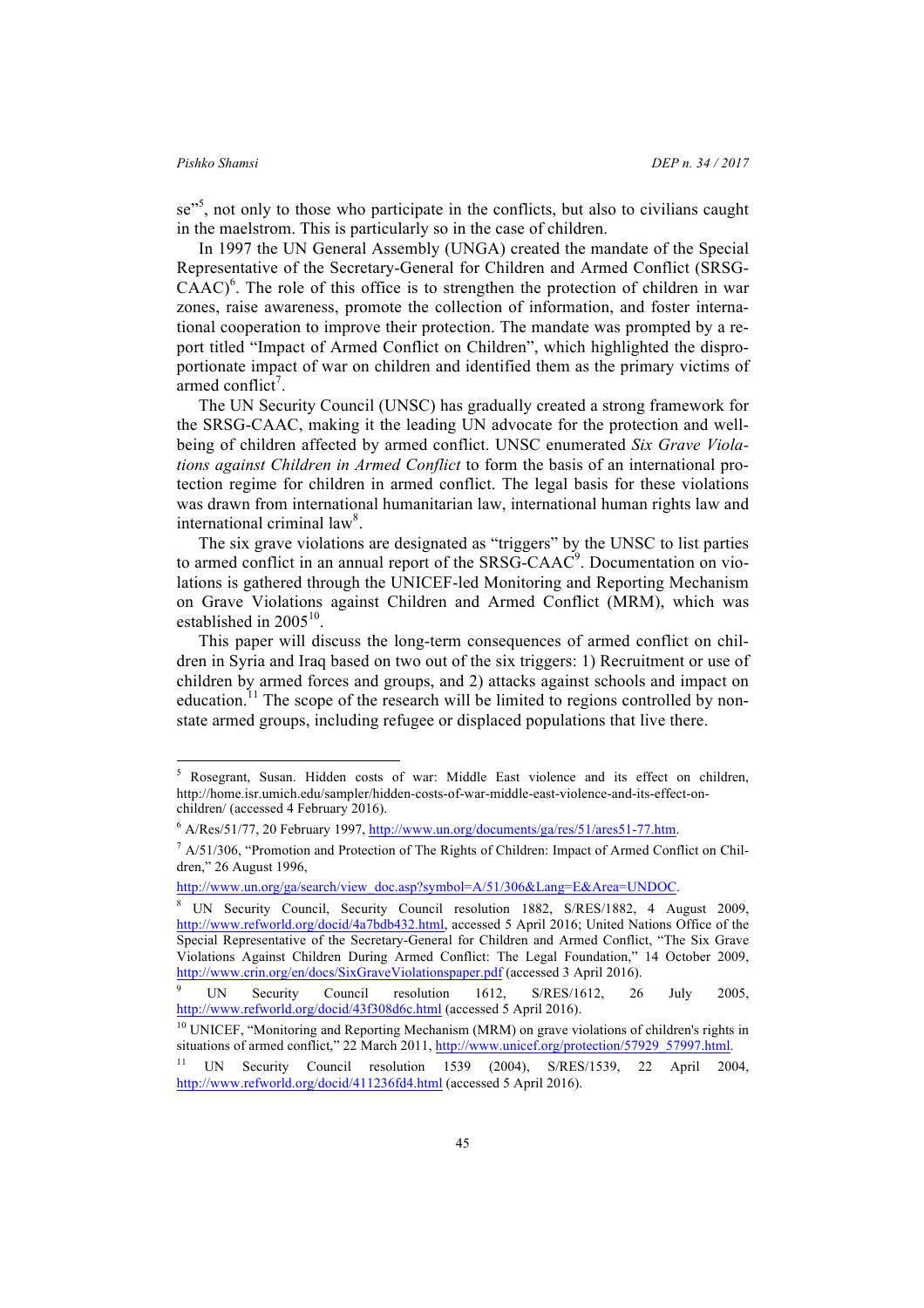A brief discussion will be presented first, in section *Children in armed Conflict*, detailing the dynamics of the wars over the last two years. It will show how armed violence in Syria and Iraq are woven into the social landscape. Thereafter, I will discuss the two above-mentioned triggers in section *Civilians in Asymmetric Conflicts in Syria and Iraq*.

### **Civilians in Asymmetric Conflicts in Syria and Iraq**

A majority of today's armed conflicts occur between governments and non-state armed groups (NSAG) or between armed groups<sup>12</sup>. These conflicts are legally defined as "not of an international character", and thus internal armed conflicts, according to Common Article 3 of the Geneva Conventions (GC).

The wars in the Middle East, and particularly in Syria and Iraq, are largely asymmetric and multi-dimensional. Frontlines are dislocated and battlefields have lost their traditional borders. Neither highly trained state forces nor poorly equipped rebel fighters spare civilian infrastructure. In fact, hostilities mostly rage in densely populated neighborhoods, increasing the risk for indiscriminate fire or 'collateral damage'. The weaponry used in Syria and Iraq can range from, on one hand, drones and advanced weapons technology, and on the other hand, firearms and improvised explosives manufactured by armed groups, terrorist organizations, or rag-tag rebels $^{13}$ .

Legally analyzed, the non-international conflicts in Syria and Iraq can be characterized as separate and distinct. From a historical and political perspective, however, they are interrelated and overlapping. A bloody civil war emerged in the aftermath of the US invasion of Iraq in 2003, which toppled the Saddam Hussein regime. Iraqi society has since then been torn by a violent, multilayered, and hybrid conflict, which involves multiple State and non-state actors.

The conflict in Syria started with a wave of popular protest that spread across, not only Syria, but multiple countries in the Arab world in 2011. As mass protests were repressed and quelled by Syrian government forces, an armed rebellion gradually emerged. The situation rapidly escalated into a bloody civil war, and the situation deteriorated to the extent that the internal conflict in Syria now has turned into an international and regional proxy war.

The violence in Syria quickly spread to urban centers and fighting raged in street-to-street clashes. Schools, hospitals, and other key civilian infrastructure were destroyed by VBIEDs (vehicle-born improvised explosive devices), and relentless aerial bombardment.<sup>14</sup> Roads and free movement to other cities were cut-

<sup>&</sup>lt;sup>12</sup> Bassiouni, M. Cherif. 2008. "The New Wars and the Crisis of Compliance with the Law of Armed Conflict by Non-state Actors." *The Journal of Criminal Law and Criminology* 98 (3): 711–810. http://www.jstor.org/stable/40042787 (accessed 25 February 2016).

<sup>13</sup> de Nevers, Renée. 2006."The Geneva Conventions and New Wars." *Political Science Quarterly* 121 (3): 369–95, http://www.jstor.org/stable/20202724 (accessed 2 March 2016).

<sup>14</sup> Abouzeid, Rania. 2014. Aleppo's Deadly Stalemate: A Visit to Syria's Divided Metropolis, *The Time*, November 14, http://world.time.com/2012/11/14/aleppos-deadly-stalemate-a-visit-to-syriasdivided-metropolis/ (accessed 3 January 2016). "Many of Bustan al-Basha's four- and five-storey residential buildings have been partially sliced open, their concrete floors pancaked atop each other,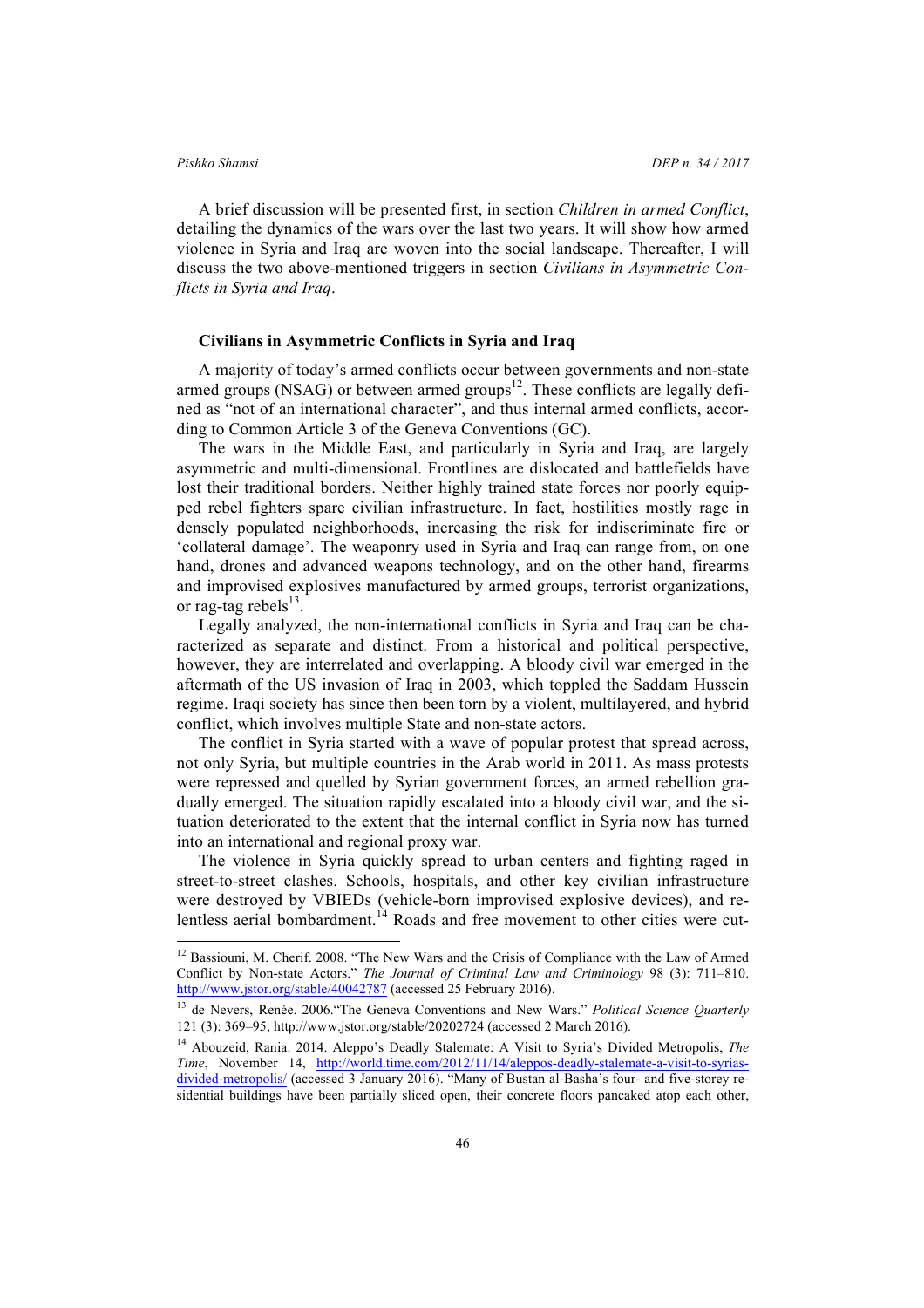off by checkpoints, and snipers made a walk to an adjoining location in a neighborhood extremely dangerous<sup>15</sup>.

The sheer violence that has infested Syrian and Iraqi society, steadily spread along ethnic and sectarian lines. The explosion of sectarian rhetoric in Syria has similarities to the Sunni-Shiite divide in Iraq, which developed over the course of the civil war. The core ideological framework had unsurprisingly been imported to Syria from jihadist organizations in Iraq. Such organizations held the view that the conflict was of a regional character, between the two main sects in Islam, and that the Shiite-led government in Iran was mobilizing militias to back the Syrian government. Such perceptions eventually shifted a bulk of the overall political discourse in Syria, from its anti-government orientation to a radical sectarian discourse, filled with historic references to intra-Islamic wars between Sunnis and Shiites.

It is important to note that common perceptions of sectarian or ethnic conflicts often are overly one-dimensional and simplistic $16$ . The sectarian element is a symptom of political conflict rather than a cause in itself<sup>17</sup>. The sect or religious identity is an abstract and collective reference for the group, yet the real locus of its authority/influence lies in the political and military apparatus that advance its objectives through popular mobilization and propaganda<sup>18</sup>.

### **Armed Groups**

l

The societal vacuum created by the conflicts in Syria and Iraq – whether in security, politics, services, education, and most importantly economy – was increa-

their contents – dining tables, children's toys, washing machines – spewed into dusty mounds onto the streets below. Apart from the gentle sound of water gushing from burst pipes, there's a heavy silence here, punctured by sporadic sniper fire, the occasional roar of a warplane overhead unleashing its payload in another part of Aleppo, or the more frequent hair-raising whistle of an incoming mortar".

<sup>15</sup> Sahloul, Zaher. 2014. "Corridor of Death", *Foreign Policy*, March 4, http://foreignpolicy.com/2014/03/04/the-corridor-of-death/, accessed 4 February 2016. For example, the "Corridor of Death" in Aleppo city was for a long time the only short passage between eastern rebel-held districts and western government-controlled areas of Aleppo. Civilian casualties occurred on an almost daily basis, as snipers took up positions on the tall buildings around the pass-way and targeted men, women, and children. Civilians soon preferred to travel over ten hours along the rural parameters (circular arc) of the city to reach a location on the western side, rather than walking through central districts under the eye of a sniper for half an hour.

<sup>&</sup>lt;sup>16</sup> Morten and Bank. 2007. "Signs of a New Arab Cold War: The 2006 Lebanon War and the Sunnishi'i Divide", *Middle East Report*, 242, pp. 6-11, http://www.jstor.org/stable/25164771 (accessed 28 January 2016). For historical references, see Mackensen, Ruth. 1935. "Moslem Libraries and Sectarian Propaganda", *The American Journal of Semitic Languages and Literatures* 51 (2): 83–113, http://www.jstor.org/stable/528860 (accessed 1 February 2016).

<sup>17</sup> Reese, Aaron. July 2013, "Sectarian and regional conflict in the Middle East," *Middle East Security Report* 13: 7,

http://www.understandingwar.org/sites/default/files/SectarianandRegionalConflictintheMiddleEast\_3 JUL.pdf (accessed 7 February 2016).

<sup>18</sup> Matthiesen, Toby. 2013. "Syria: Inventing a Religious War", *New York Review of Books*, June 12, http://www.nybooks.com/daily/2013/06/12/syria-inventing-religious-war/ (accessed 5 March 2016).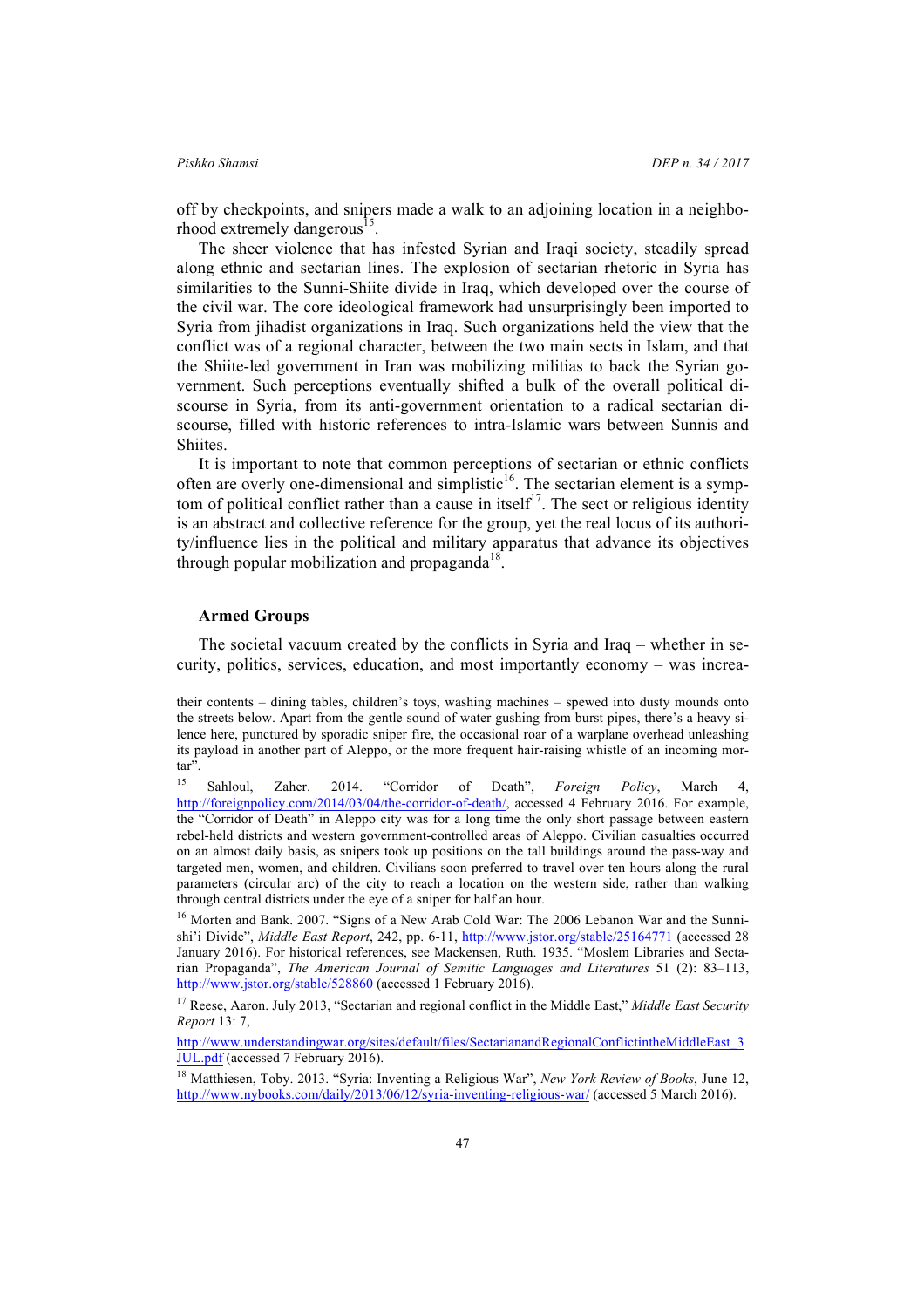singly filled by non-state actors, often armed groups. When the State agency's monopoly of violence faded, newly organized armed elements seized control over neighborhoods, towns, and territory. Eventually they were able to impose local authority and replaced State institutions, and thereby, establishing an alternative rule that was shaped by multiple factors, such as ideology, war economy, and military dynamics. The rise of a vast number of armed groups in Syria and Iraq resulted in internal discord among them, which ultimately escalated into lethal confrontation.

Smaller armed fractions, however, soon dissolved or merged with stronger groups. In the end there remained only a number of influential actors on the operational theater/scene, such as the Islamic State (ISIL), Jabhat al-Nusra, the Al-Qaeda franchise in Syria, rebel groups with regional support such as the Islamist groups Ahrar al-Sham and Jaysh Al-Islam, and the Kurdish armed group, YPG, which is the sister organization of the Kurdistan Worker's Party, and better known internationally under its acronym PKK. These armed groups control large swaths of territory in Syria and Iraq.

Armed groups gradually established a strong local presence and inevitably interacted closely with the civilian population. Maintaining close and good relations with the local population naturally became a long term strategy, as they were relying on them for logistical supplies, recruitment, and popular support. The armed groups were visible in urban and rural areas and the civilian population in Syria and Iraq was regularly exposed to their everyday activities. With time an interdependent relation evolved between them, based on power, mutual interests, and political sympathy/association. The dynamics at play were similar to the historical characteristics of guerilla or insurgency movements<sup>19</sup>

One of the most concrete aspects of this relationship is armed groups' abilities to provide basic services, order, and stability to the local population. Their influence and expansion in Syria depended partly on their capacity, efficiency, and outreach as a service provider. The social support networks brought the armed groups to the doorstep of the civilian population. Military victories alone did not warrant enduring hegemony<sup>20</sup>. This was true of all armed groups in Syria and Iraq, regardless of their ideological orientation.

### **Children in Armed Conflict**

By early 2016 the United Nations High Commissioner for Refugees (UNHCR) had registered over two million child refugees fleeing from the conflict in Syria<sup>21</sup>. The widespread violence in Syria and Iraq has over the last years resulted in deaths

 <sup>19</sup> Tse-Tung, Mao. 1961. *On guerrilla warfare*. University of Illinois Press; Guevara, Ernesto. 1961. *Che Guevara on guerrilla warfare*. New York: Praeger; Galula, David. 1964. *Counterinsurgency Warfare: Theory and Practice*, New York: Praeger.

<sup>&</sup>lt;sup>20</sup> Author's Interview with Noah Feldman, Harvard Law School, 10 December 2015. "This is one of the most striking differences between Al-Qaeda in Iraq, and its successor ISIL. Whereas the latter developed a functioning socio-political organization that could provide basic services in areas under their control, the former showed little interest in real governance beyond military issues".

<sup>21</sup> Syria Regional Refugee Response Inter-agency Information Sharing Portal, UNCHR, http://data.unhcr.org/syrianrefugees/regional.php (accessed 17 February 2016).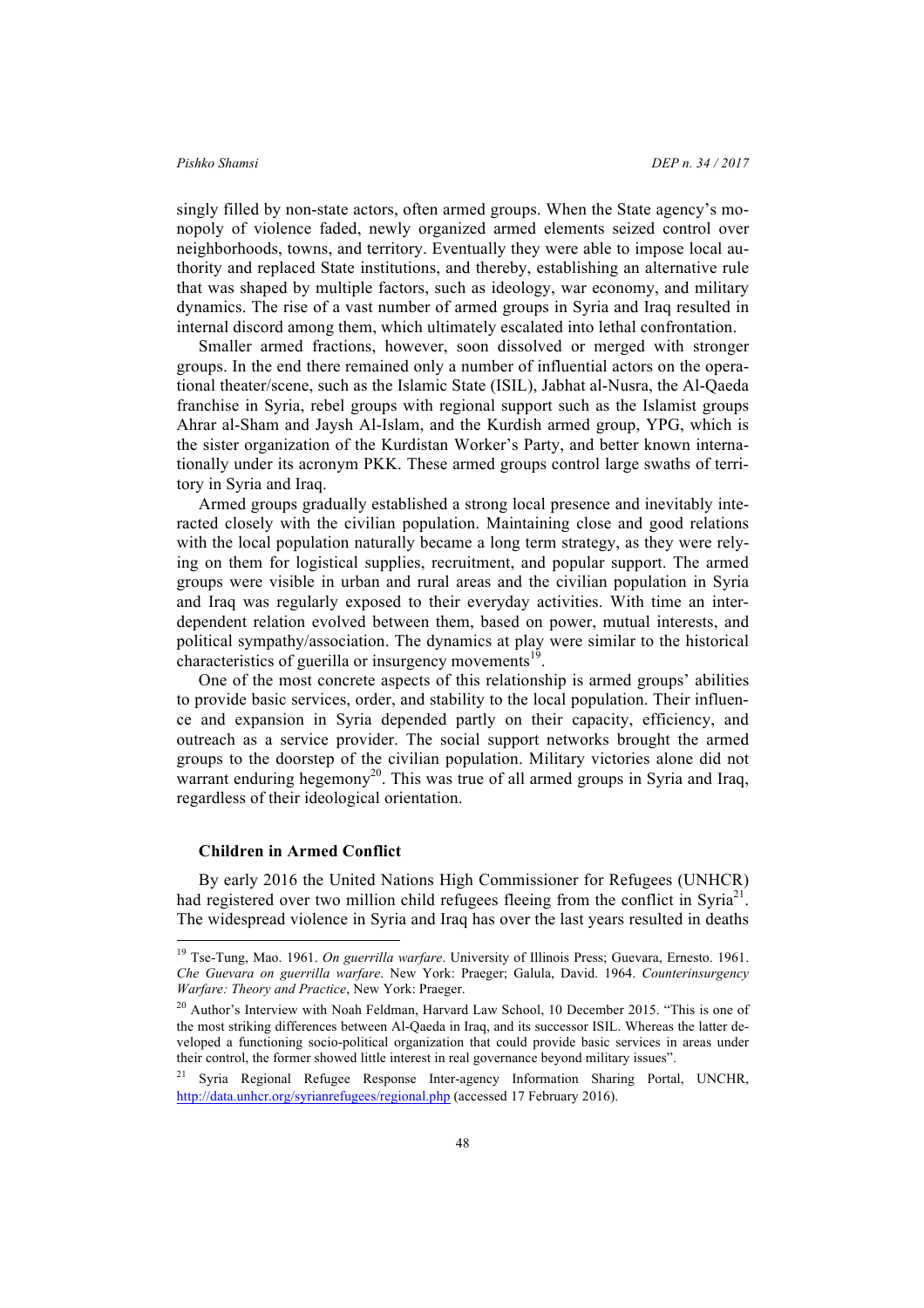and maiming of thousands of children. Those who are physically unscathed suffer trauma from daily horrors, including witnessing violence against family members and neighbors. Many have been pulled out of school and been forced to assume adult roles in their families. Young boys, whose fathers and brothers may be fighting, imprisoned, missing or disappeared, assume the responsibilities of older males in a patriarchal society. This is largely a situation where children are forced by circumstances or need, given the particularly harsh surviving conditions in conflict zones. The economic insecurity brought upon many affected families also led them to arrange early marriages for daughters as young as 10-12 years old.

There are multiple motives for children's recruitment to armed forces and groups. Syria and Iraq have, as outlined in section 2, had turned into conflict-ridden societies where violence and instability ran deep into every aspect of daily life. Children were constantly exposed and bore witness to violence and warpropaganda. The overall level of political violence in Syrian and Iraqi society lies at the heart of children's recruitment into armed forces and groups.

The initial phase of child recruitment can best be characterized as spectatorial, during which children are exposed to violence as a "passive observer". Children's social imagination and ideals changed with the sounds of bombs and weapons, or with the spread of aggressive and hateful rhetoric by lionized commanders. Many children, reportedly, learn to differentiate between the sounds of warplanes, machine guns, and artillery calibers<sup>22</sup>. The wars gradually became personal and intimate to most children, most of them can name a friend or relative who has been killed or taken direct or indirect part in armed conflict. No longer distant political propaganda or merely media headlines, the conflict became visible on streets where families lived or digitally in personal social media posts – increasingly omnipresent for each individual.

While children have been directly targeted and gravely affected by the violence and terror, they are also actively recruited, trained, and used to take part in violent confrontations and act in combat or support roles<sup>23</sup>. Children have been trained and used by armed groups to take direct and indirect part in hostilities; they were deployed as spies and scouts, tasked to transport military equipment and supplies, to conduct patrols, to man checkpoints, to videotape attacks for propaganda purposes and to plant explosive devices<sup>24</sup>. The ever-accelerating rate of child recruitment in Syria and Iraq is grave and alarming<sup>25</sup>.

 $22$  Save the Children. 2015. "Futures under threat – the impact of the education crisis on Syria's children," "'Right now you can ask any child about the different types of weapons and they would be able to name all of them for you; they remember weapons more than lessons' Hanan\*, 44, teacher, Syria", p. 5.

<sup>&</sup>lt;sup>23</sup> UN Doc. A/69/926 - S/2015/409, UN General Assembly, "Annual Report of the Secretary-General on children and armed conflict," 5 June 2015, § 17 http://watchlist.org/wordpress/wpcontent/uploads/080615-SG-report-on-Children-and-armed-conflict-revised.pdf (accessed 5 February 2016).

<sup>24</sup> *Ibidem*, § 71-78, and 190-207.

<sup>&</sup>lt;sup>25</sup> Why young Syrians choose to fight - Vulnerability and resilience to recruitment by violent extremist groups in Syria, May, 2016. International Alert, p. 8, http://www.internationalalert.org/sites/default/files/Syria\_YouthRecruitmentExtremistGroups\_EN\_2016.pdf (accessed 15 May 2016).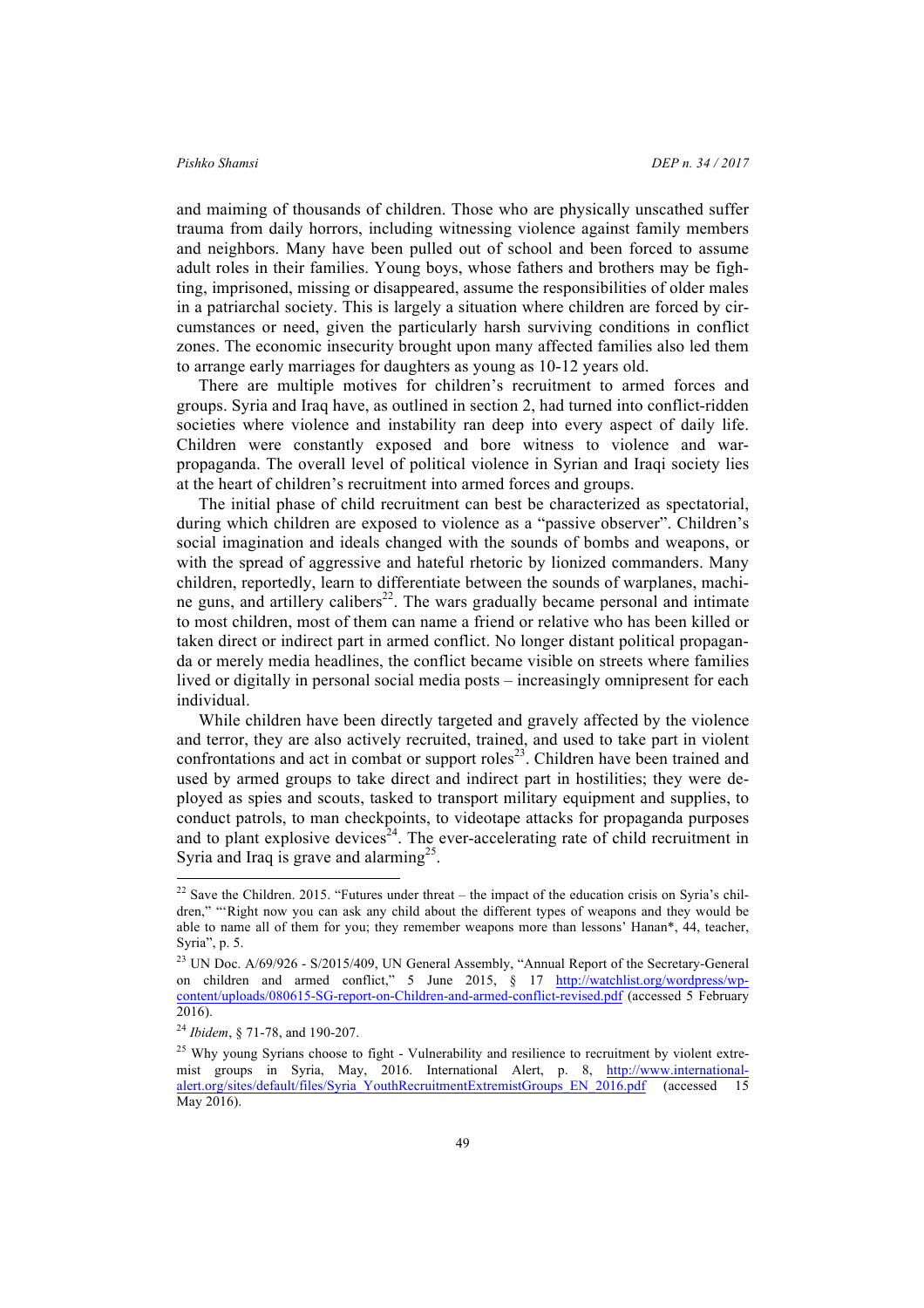All protracted conflicts create a mounting shortage of manpower for the involved parties. The warring sides generally respond to this by actively recruiting children. Three distinct factors can be identified on child recruitment in the conflicts in Syria and Iraq: identity/ideology, economy, and propaganda<sup>26</sup>. A few examples will be discussed below where such factors have been particularly evident for child recruitment into armed forces and groups in various regions of Syria and Iraq.

### **First Trigger: Recruitment or use of children by armed forces and groups**

The prevalence of child soldiers has risen exponentially in the conflicts in Syria and Iraq, in particular within the ranks of armed groups, militias, and paramilitaries. There recruitment of children as soldiers or rebel fighters does not necessarily depend on ideological orientation, although some organizations target children particularly. The trend extends across the political spectrum, within both state and non-state actors.

### **Recruitment by State forces, paramilitaries, and militias**

Syria and Iraq are State parties to the Optional Protocol to the Convention on the Rights of the Child on the Involvement of Children in Armed Conflict, and thereby have treaty obligations they must uphold on child recruitment. The obligations include prevention of conscription of soldiers under the age of 18 years, and criminalization of all recruitment of children which can involve them in hostilities. Moreover, States must demobilize already existing child soldiers and provide physical as well as psychological recovery services with the aim of facilitating their social reintegration $27$ .

Conscription into Syrian and Iraqi armed forces has historically been centralized and bureaucratic, in particular under the Assad and Saddam regime. This naturally limited the scope for arbitrary underage recruitment of children, with the exception of (state-sponsored) scout-type summer training camps that included elements of weapons training<sup>28</sup>. Throughout the present conflicts in Syria and Iraq, there have

<sup>&</sup>lt;sup>26</sup> Compare to "Vulnerability Factors for child recruitment" in most recent report by International Alert. Why young Syrians choose to fight - Vulnerability and resilience to recruitment by violent extremist groups in Syria, May, 2016. International Alert, p. 8, http://www.internationalalert.org/sites/default/files/Syria\_YouthRecruitmentExtremistGroups\_EN\_2016.pdf (accessed 4 August 2016).

<sup>&</sup>lt;sup>27</sup> Optional Protocol to the Convention on the Rights of the Child on the involvement of children in armed conflict, http://www.ohchr.org/EN/ProfessionalInterest/Pages/OPACCRC.aspx.

<sup>&</sup>lt;sup>28</sup> For 30 years Ba'athist military education, including civil defence training, was compulsory in state schools. On 17 March 2003 the Ba'ath party formally resolved to replace military education with extra-curricular activities such as computer training and summer camps for older children (Resolution 381/31). It was unclear whether military training for minors would continue at summer camps. In April 2003 military-style khaki school uniforms were replaced with pink and blue uniforms. On 1 October 2003 the Ministry of Education ordered the cancellation of all military education (Circular 2997/543), and the Office of Military Education was replaced with an Office of Sport. Child Soldiers International, Child Soldiers Global Report 2004 - Syria, 2004, available at: http://www.refworld.org/docid/49880627c.html (accessed 17 October 2016).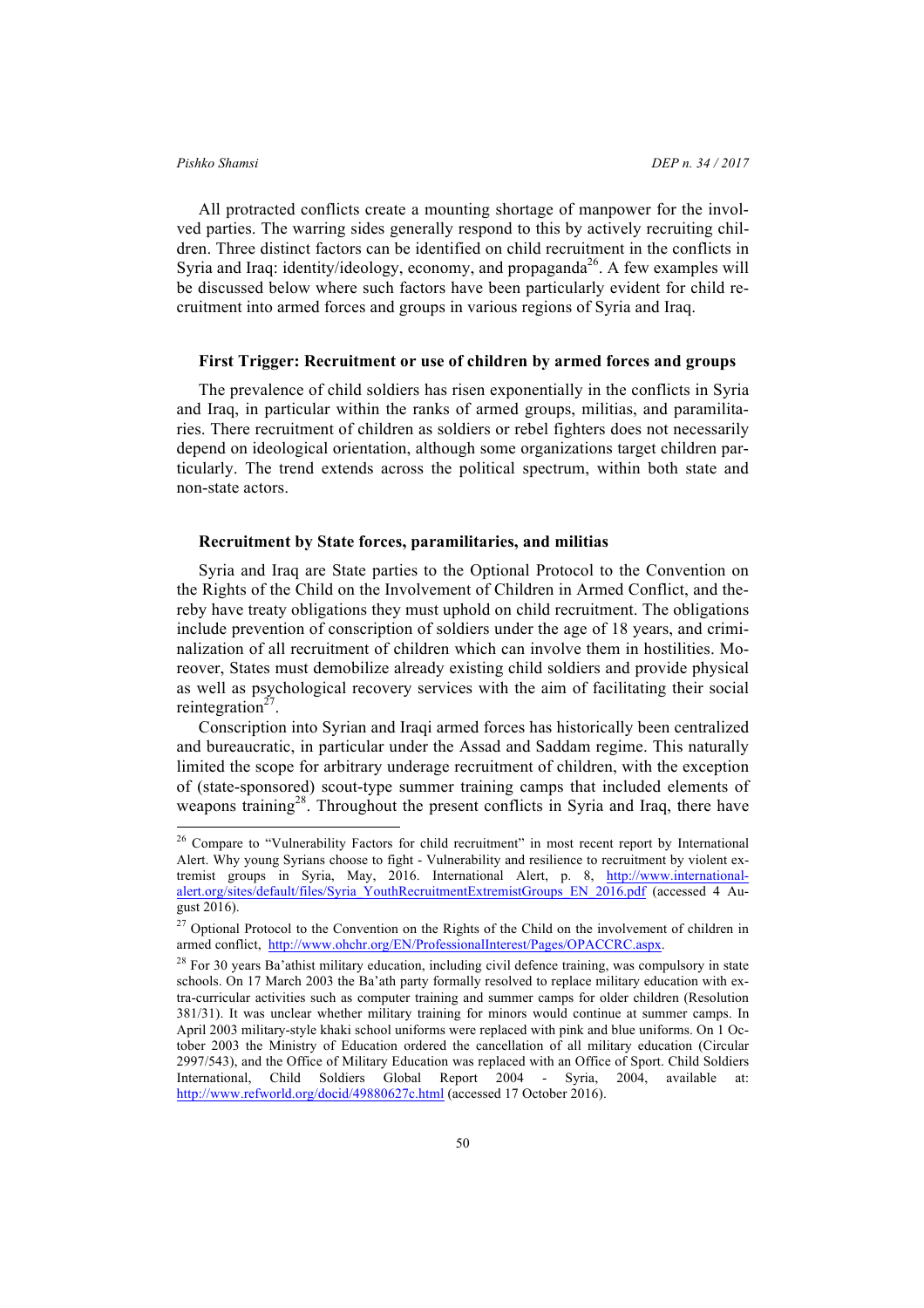been few reports of child soldiers in regular army units. However, as both states descended deep into civil wars, their armies slowly crumbled due to defection, combat inefficiency, and loss of prestige. Both governments began to increasingly rely on paramilitaries, militias, affiliated foreign-armed groups, and external backing from allied states. Such actors recruited children on large scale and used them in combat roles at frontlines, when fighting on behalf of the government. A few examples will be given below of such armed organizations that take part in hostilities on the government side. The Iraqi Army crumbled in 2014 and has since then relied primarily on a swiftly formed pro-government militia known as the Popular Mobilization Units (PMU). According to UN sources, hundreds of children have been recruited into the  $PMU^{29}$ . The Syrian army has relied on paramilitary units from the National Defence Force (NDF), a paramilitary program aimed to cover its major deficit in manpower. The Syrian army has also received Afghan-Shiite militiamen (often from refugee populations) through an Iranian-led recruitment program. All of these alternative military structures have protractedly used children in combat and non-combat operations $3<sup>0</sup>$ . The central governments of Syria and Iraq have willingly, or sometimes unwillingly, left this matter unaddressed. Two points are important and possibly explanatory in this regard. The first is that such militias can make up a critical part of the government's military manpower and overall capability, and thus must be maintained for strategic reasons. Second, and more importantly, neither the government of Iraq, nor Syria, exercise effective control over the militias that fight on their behalf. Unless the situation with regards to these two points will change, the recruitment of children will likely continue unimpeded. Whereas the abovementioned militias and paramilitaries are closely affiliated to governments, child recruitment has been particularly widespread among non-state armed groups that oppose States or ruling regimes. Such armed groups gained control over large territories in Syria and Iraq between 2012-2015, and steadily established their rule in a *de facto* manner. Recruitment of children to armed groups notably spiked during this period.

### **Recruitment by non-state armed groups**

As social and economic networks fell apart in Syria and Iraq, children assumed "adult roles" and faced the necessity to contribute to the household. Children had to assist their families' efforts for economic survival. This took different forms, depending on whether a family lived in an urban center, rural village, or refugee

<sup>&</sup>lt;sup>29</sup> UNSC. Report of the Secretary-General on Children and Armed Conflict, S/2015/852, 9 November 2015, p. 10.

https://documents-ddsny.un.org/doc/UNDOC/GEN/N15/356/32/PDF/N1535632.pdf?OpenElement (accessed 9 February 2016).

<sup>&</sup>lt;sup>30</sup> Human Rights Watch, No Child's Play: Kids Fighting One Another in Iraq Conflict, 30 October 2015, https://www.hrw.org/news/2015/10/30/no-childs-play-kids-fighting-one-another-iraq-conflict (accessed 30 March 2016); Human Rights Watch, Iran Sending Thousands of Afghans to Fight in Syria, 29 January 2016, https://www.hrw.org/news/2016/01/29/iran-sending-thousands-afghans-fightsyria (accessed 20 March 2016); Al-Monitor, Iraq's child soldiers, http://www.almonitor.com/pulse/originals/2015/08/iraq-iran-child-soldiers.html (accessed 20 March 2016).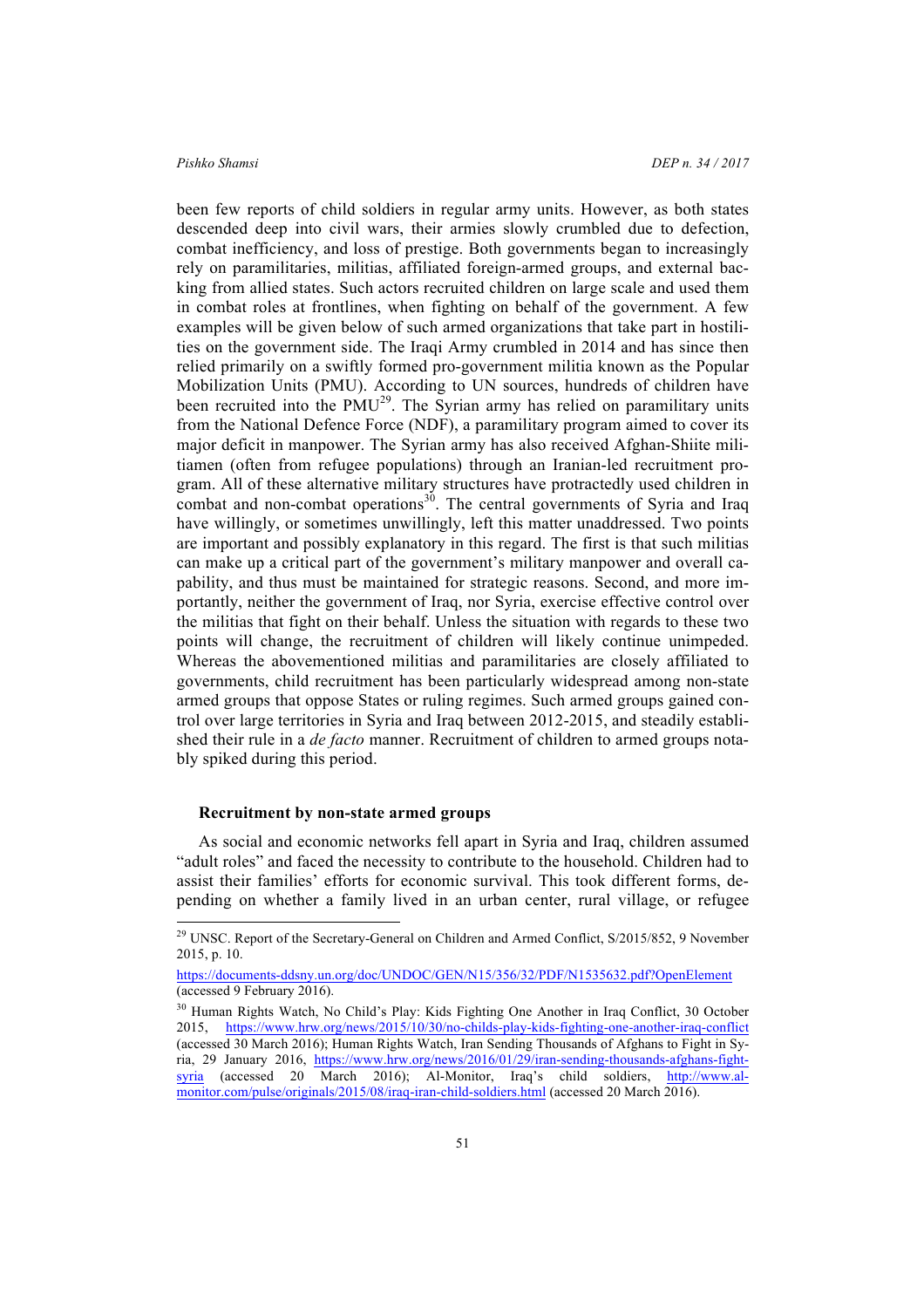camp. As a general rule, there was no or very few income generating jobs in the conflict areas. The war economy produced working conditions that were well known for their high levels of risk, abuse and exploitation<sup>31</sup>. A large part of the hostilities in Syria or Iraq evolved around control over agriculture, natural resources, and other economic infrastructure, most of which eventually came under the purview of the armed groups. By virtue of their control over significant parts of the war economy, the armed groups were able to provide salaries, housing, and social prestige<sup>32</sup>. In Syria and Iraq, being a fighter was one of few income generating prospects that were available for adolescents.

In pursuit of economic stability and social status, a large number of men chose to join armed groups rather than risking destitute or extreme poverty. Steadily, this emerged as a general trend in many regions of Syria and Iraq. Children and teenagers soon followed and saw becoming a part of an armed group as a viable option. Armed groups accelerated this process by adopting strategies to target youth populations for recruitment.

Many children have a family background or contextual relation to the armed groups, for example through close relatives who joined. Children can associate to the wars on a personal level as they hear adults talk about it on a daily basis. It is not uncommon, in a pre-recruitment phase, that children identify with the fighters and aspire to reach a similar status within the community, particularly as they are very vulnerable to social pressure and indoctrination<sup>33</sup>.

In the mountainous Jabal az-Zawiyya region of Idlib in Syria, rebel fighters from Islamist armed groups offer the civilian population protection, agricultural tools, or safe routes for access to supplies, etc. Relatives or friends in the armed groups also provide food, shelter, and day-to-day information that are important for survival. Sympathies for the fighters, therefore, run deep in the region and among the local population. There is a strong feeling that the locals and the fighters belong to the same community, and that they fight for their identity as disenfranchised Sunni Muslims. Most Idlib locals refer to the fighters as "revolutionaries" or "freedom fighters". Teenagers in this region adopted similar sympathetic views, and undeniably, many children eventually joined the armed groups. The interplay of economic and ideological motives has been visible in this and other remote areas of Syria<sup>34</sup>.

<sup>&</sup>lt;sup>31</sup> Jihad Yazigi, Syria's war economy, European Council on Foreign Relations, http://www.ecfr.eu/page/-/ecfr97\_syria\_brief\_aw.pdf (accessed 14 August 2016); Gobat and Kostial, Syria's Conflict Economy, IMF Working Paper, June 2016, https://www.imf.org/external/pubs/ft/wp/2016/wp16123.pdf (accessed 14 August 2016); Yezid Sayigh, The war over Syria's gas fields, Carnegie Middle East Center, http://carnegiemec.org/diwan/60316?lang=en (accessed 14 August 2016).

<sup>&</sup>lt;sup>32</sup> How to lose your mind to isis and then fight to get it back, Buzzfeed News, https://www.buzzfeed.com/mikegiglio/how-to-lose-your-mind-to-isis-and-then-fight-to-get-itback?utm\_term=<u>.aheD7dxkX#.yixjDevOL</u> (accessed 17 April 2016).

<sup>&</sup>lt;sup>33</sup> Rosen, David M. 2007. "Child Soldiers, International Humanitarian Law, and the Globalization of Childhood", *American Anthropologist* 109: 296-306, p. 300.

<sup>34</sup> Abdulrahim, Raja. 2016. "In Syria's Mangled Economy, Truckers Stitch Together Warring Regions", *Wall Street Journal*, May 24, "The war has effectively partitioned Syria into four nominally autonomous regions. The Assad regime, the Kurds, Islamic State and an array of rebel groups all con-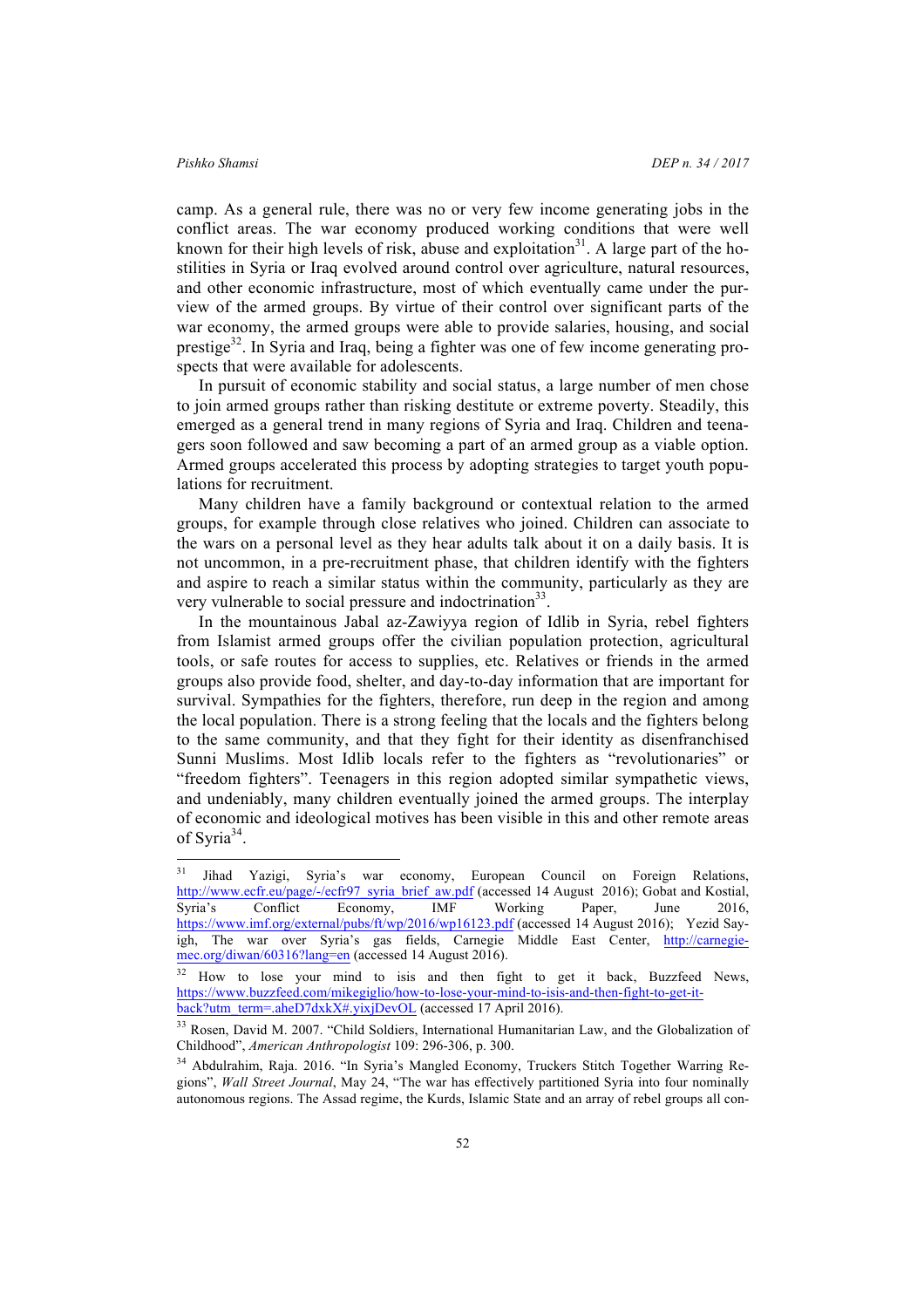l

ISIL targeted children in a systematic manner in urban centers like Mosul and Raqqah after fully seizing the cities and establishing an administration based on an extremist interpretation of Islamic scripture. Their radical ideology coupled with a rigid central control and harsh rule, created a breeding ground for forced child recruitment in urban and rural communities that lived under their rule. ISIL implemented ideologically motivated regulations, including on child recruitment, through intimidation, brutality, and security control. Their control of economic resources and trade also aided them in recruiting children by offering salaries etc.

Since 2014 ISIL has trained hundreds of children in organized military and ideological camps. The children were forced to live in the camps and not allowed to visit their families on a regular basis. They received weapons training, underwent religious and ideological indoctrination, and were forced to watch propaganda videos of battles or beheadings. The total number of children that were recruited into such training camps is unknown but assessed to be in the thousands<sup>35</sup>. The children were from multiple nationalities, and in an age range from 6-18. It stands to reason that the long-term consequences on these children will be grave and that they need special care and rehabilitation in a post-conflict phase.

ISIL has also targeted young women and girls as a part of their campaign on child recruitment. Women and girls are recruited to act in support roles for the organizations security apparatus, and to impose strict dress codes on women that appear in public. As a part of it its recruitment strategy they actively force girls to marry ISIL fighters, often by threatening the girl's family to give their consent<sup>36</sup>. There are also families that voluntarily agreed to such marriages, as they held sympathies or a direct allegiance to ISIL. Teenage girls are most vulnerable, and particularly targeted by ISIL's local commanders for this purpose<sup>37</sup>.

It is interesting to note that on the other hand, the war against ISIL also has led to an increasing number of child recruits in armed groups fighting against them. One such example is ISIL's onslaught on the Syrian-Kurdish town of Kobane on September 2014, caused a mass displacement of its 400,000 inhabitants over less than a week. The ISIL attack was carried out from three fronts and almost encircled the town, leaving the residents with a last escape route northwards across the Turkish border. The fleeing residents were all of Kurdish origin, and viewed the threat that ISIL posed as "existential". In this situation, as heavy clashes were ongoing, Kurdish armed groups called on Kurds in all ages to take up arms and defend the

trol territory. All need to trade with each other, even if it means strengthening a rival's hold on regional power". http://www.wsj.com/articles/in-syrias-mangled-economy-truckers-stitch-togetherwarring-regions-1464106368 (accessed 24 May 2016).

<sup>&</sup>lt;sup>35</sup> Smith, Staley. 2015. "When cubs become lions: future of ISIS child soldiers", LawFare Institute, August 10, https://www.lawfareblog.com/when-cubs-become-lions-future-isis-child-soldiers, (accessed 20 August 2016).

<sup>36</sup> Asaad, Hanna. 2014. "Syrian girls forced to marry ISIS fighters", Al-Monitor, May 12, http://www.al-monitor.com/pulse/originals/2014/05/syria-girls-marriage-isis-raqqa.html (accessed 8) November 2016).

<sup>&</sup>lt;sup>37</sup> Qassim, Salar. 2016. "Syrian teenage girls forced to marry ISIS jihadis in Deir ez-Zor", AraNews, January 9, http://aranews.net/2016/01/syrian-teenage-girls-forced-to-marry-isis-jihadis-in-deir-ez-zor/ (accessed 8 November 2016).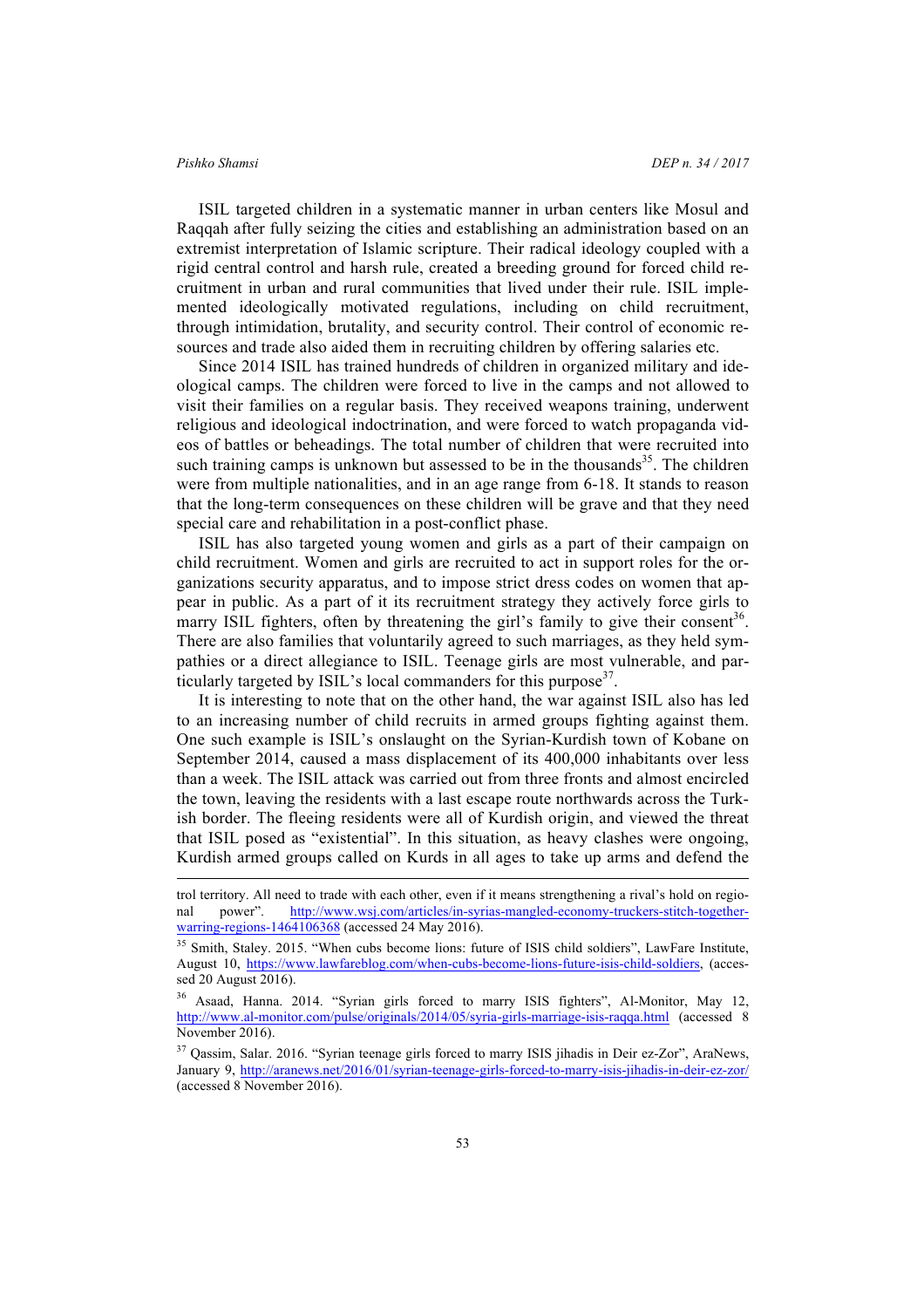town and their ethnic identity. Hundreds of male and female teenagers responded and joined the battle within the coming weeks and months. A large group of them were under 18 years. All of them had joined to defend their "existence and identity<sup>38</sup>. When speaking about what had made them take part in the hostilities, many referred to having read or seen media and online content on the "heroic fighting, and imperative for us to resist"<sup>39</sup>.

It is worth to note that since 2013 women and girls have also been recruited to the Kurdish forces, as female fighters in the YPG. A number of them were under 18 years-old, and their recruitment was a violation of international law $40$ . The recruited women and girls have formed all-women battalions with an independent structure under the moniker, the Women's Defense Units, YPJ. These battalions have units with female fighters organized in heavy machine-gun squads, sniper units, mortar platoons and motorised infantry units. There have also been an increasing number of female field commanders within the YPJ. A large number of these women, including underage girls, were from socially conservative or rural background, and their families opposed their participation in politics or armed combat on the basis of gender. It was deemed as being far beyond the socially accepted roles for females. There have been many cases of underage recruitment of girls by the YPG, which led to strong reactions from their family members who felt that their teenage daughters had been manipulated to join. In one such case, a father set himself on fire in an self-immolation act, to protest the recruitment of his  $d$ aughter $41$ .

The town of Sinjar was home to the Yezidi community, a religious minority group in northwest Iraq. When ISIL attacked their native homeland on August 2014, over 300,000 Yezidis fled overnight. Those who failed to escape were killed, captured, or enslaved by ISIL, including women and children. After this traumatic attack, Yezidi armed groups have slowly retaken much of the Sinjar region. A vast number of Yezidi teenagers have since then joined these armed groups to defend the Yezidi community. Most of the child recruits stated that they had joined the fighters to "protect our families, our religion, and prevent ISIL from committing a new genocide against us"<sup>42</sup>. A group of Yezidi teenagers on Mount Sinjar that had joined the armed groups as non-fighting personnel, acting mainly in support roles, invoked the same motives for their participation, namely, faith and identity.

<sup>&</sup>lt;sup>38</sup> Author's Skype interview with DA, wounded 16 year-old female volunteer fighter, Sanliurfa, Turkey, 5 April 2016.

<sup>&</sup>lt;sup>39</sup> Author's interview with EK, wounded 17 year-old volunteer fighter, Sanliurfa, Turkey, 6 November 2016

<sup>40</sup> Human Rights Watch. 15 July 2015. "Syria: Kurdish Forces Violating Child Soldier Ban", https://www.hrw.org/news/2015/07/10/syria-kurdish-forces-violating-child-soldier-ban-0 (accessed 8 November 2016).

<sup>41</sup> Rudaw. 26 October 2015. "Syrian Kurd self-immolates after daughter recruited by YPJ", http://rudaw.net/english/middleeast/syria/26102015 (accessed 8 November 2016).

<sup>&</sup>lt;sup>42</sup> Author's Skype interview with SE, 16 year-old Yezidi fighter, from Sinuni town, Sinjar region, Iraq, 4 April 2016.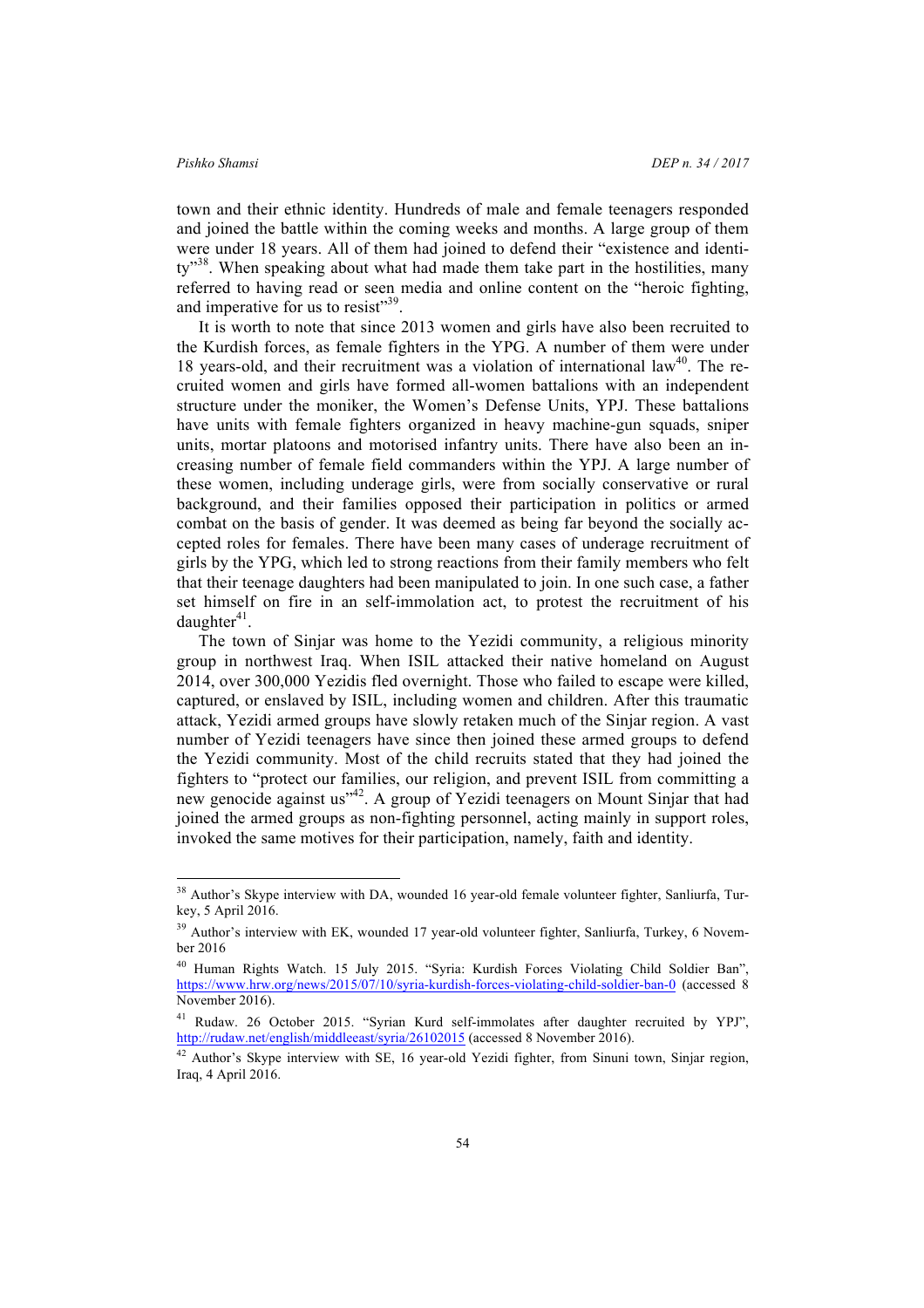### **International response to child recruitment in Syria and Iraq**

To counter this negative trend, the United Nations Office for Children and Armed Conflict (SRSG-CAAC) and UNICEF launched the campaign "Children, Not Soldiers" to end and prevent the recruitment and use of children. The campaign generated wide support from United Nations, member states, and civil society organizations. It provided opportunities for affected States to exchange expertise, experience, and best practice on child recruitment in armed conflict<sup>43</sup>.

In 2015 forty-nine armed groups were listed in the annual SRSG-CAAC report for having committed grave violations against children, several of them were from Syria and Iraq. The SRSG-CAAC noted it had sustained dialogue with armed groups with the aim of ending and preventing violations, negotiating the demobilization of children and facilitating their reintegration.

However, it remained inherently challenging for the international community as such, to engage with armed groups, given their variety, number, and ever-changing composition. The emergence of extremist groups in Syria and Iraq compounded this challenge, as humanitarian organizations had little or no capacity to influence such groups<sup>44</sup>. Nevertheless, persistent efforts were made to urge the leadership of other armed groups, which have been willing to interact with the UN and humanitarian organizations, to stop child recruitment. This was mainly mediated through intermediaries, local organizations, and special envoys. In some cases case-by-case efforts resulted in positive steps being taken by armed groups, for example when top leaders issued command orders to prohibit and sanction child recruitment<sup>45</sup>. Unfortunately, such armed groups were often unable to prevent future child recruitment into their ranks, even if they managed to decommission many underagefighters during an initial phase. Monitoring and close follow-up was deemed essential for compliance, and moreover for guiding the armed groups into concrete and verifiable action that made difference in children's lives<sup>46</sup>.

The long-term work of the Swiss NGO Geneva Call on implementation challenges is informative in how to engage armed groups and urge them to respect international humanitarian law on child recruitment. In their advocacy and capacity building with armed groups they dedicated significant resources to prevent child recruitment. Their efforts were successful with a dozen of armed groups worldwide. Over the course of 2012-2015 Geneva Call established contact with the YPG, a Syrian Kurdish armed group, to address child recruitment in its ranks. Their activities aimed at raise awareness among the groups field commanders, taking measures to constraint underage recruitment, and to decommission child soldiers $47$ .

<sup>&</sup>lt;sup>43</sup> "Children, Not Soldiers," Office of the Special Representative of the Secretary-General for Children and Armed Conflict, March 2014, https://childrenandarmedconflict.un.org/children-not-soldiers (accessed 14 April 2016).

<sup>44</sup> UN Doc. A/69/926 - S/2015/409, UN General Assembly, "Annual Report of the Secretary-General on children and armed conflict", 5 June 2015, §17.

<sup>45</sup> *Ibidem*, § 18.

<sup>46</sup> *Ibidem*, § 19-20.

<sup>47</sup> Geneva Call. 5 July 2014. "YPG signing Deed of Commitment for the Protection of Children", http://www.genevacall.org/wp-content/uploads/dlm\_uploads/2014/07/2014-5july-YPG-YPJ-syria-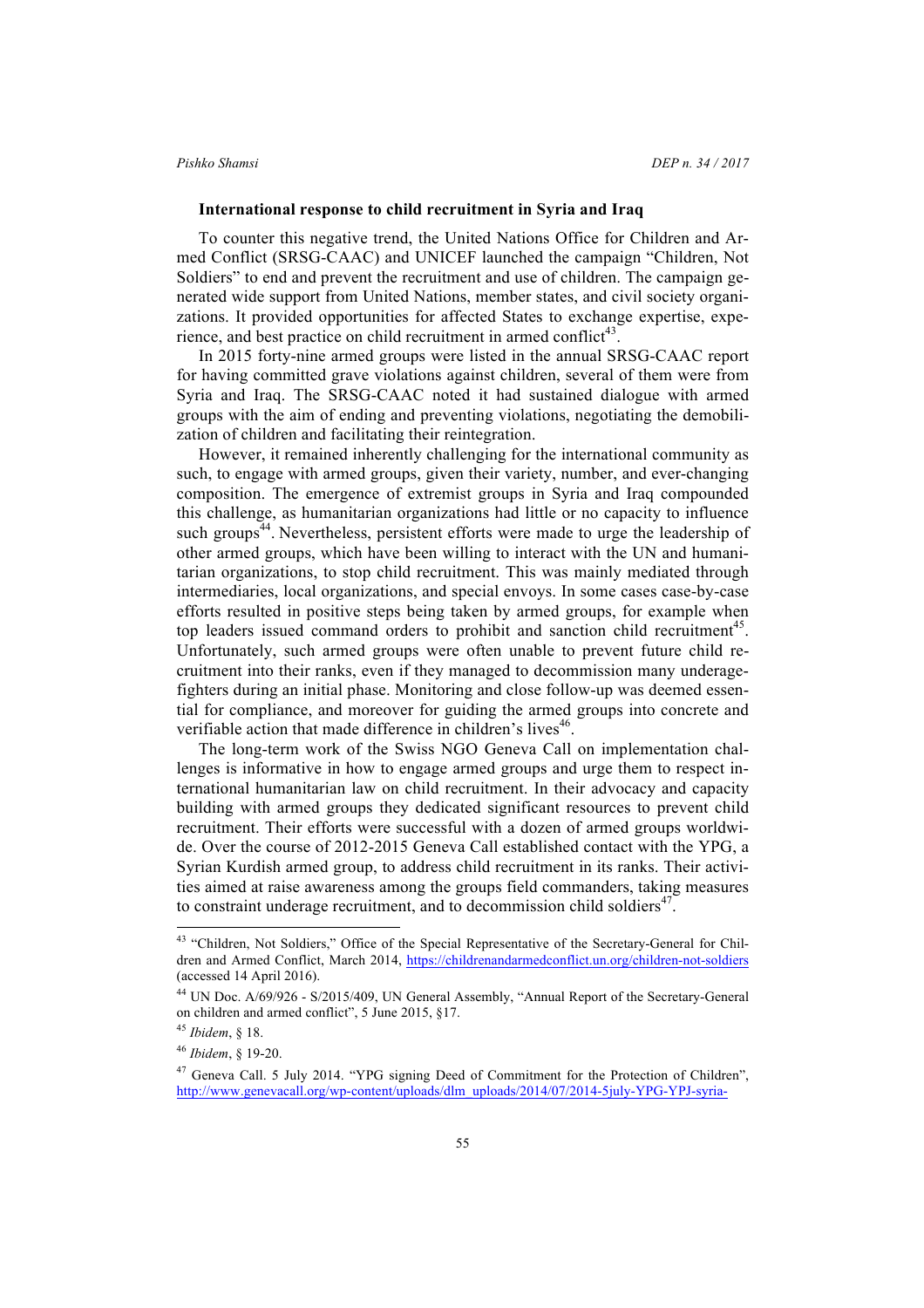$\overline{a}$ 

### **Second Trigger: Attacks against schools and impact on education**

Education was free and state-sponsored in pre-conflict Syria, and elementary education (grades 1-9) was compulsory<sup>48</sup>. Legislation in the 1970s aimed at improving education and eliminating illiteracy. According to a 2004 census Syria's literacy rate was 79.6 percent: 86 percent for men and 73.6 percent for women. Before the war almost all of Syria's children were enrolled in primary education. Education has since deteriorated and the country has one of the worst enrolment rates in the world<sup>49</sup>. An estimated half of the 4.3 million Syrian children eligible for primary and secondary education — are not enrolled in schools, and over half a million Syrian children in Iraq, Egypt, Lebanon, and Turkey have been denied or do not have access to education. Additionally, over one million children are at risk of dropping out due to ongoing violence and inability to physically arrive at buildings where classes are held $50$ .

The right to education is a fundamental human right, enshrined in the Universal Declaration of Human Rights (1948). It is furthermore protected by several international conventions, for example in human rights treaties such as the International Covenant on Economic, Social and Cultural Rights (ICESCR) and Convention of the Rights of the Child, or under International Humanitarian Law in the IV Geneva Convention prohibiting the targeting of civilian objects, emphasizing the importance of schools and children.

The UN has sought to strengthen the protection of education, and after two years of multilateral diplomatic negotiations it adopted guidelines for protecting schools and universities from military use during armed conflict. The guidelines have been endorsed by 53 States in the Safe Schools Declaration on 29 May  $2015<sup>51</sup>$ . At least 3,465 schools had been destroyed or damaged in Syria by mid-2015, while a further 1,000 were being used as shelters for displaced people<sup>52</sup>

http:// www.un.org/en/ga/search/view\_doc.asp?symbol=S/2014/427, accessed 12 March 2016.

children.pdf (accessed 4 February 2016); Geneva Call. 7 October 2014. "Syria: monitoring the prohibition of child soldiers by Kurdish armed forces", http://www.genevacall.org/syria-monitoringprohibition-child-soldiers-kurdish-armed-forces, accessed 6 February 2016; Geneva Call. 29 May 2015. "Syria: Kurdish forces take further measures to stop the use of children in hostilities", http://www.genevacall.org/syrian-kurdish-forces-take-measures-stop-use-children-hostilities (accessed 6 February 2016).

<sup>48</sup> Article 37 of the Decree Law No. 208 of 13 March 1973, which embodies the Constitution of the Syrian Arab Republic.

<sup>49</sup> UNRWA. May 2014. "Squandering Humanity: Socioeconomic Monitoring Report on Syria", p. 38, http://www.unrwa.org/sites/ default/files/scpr\_repor t\_q3-q4\_2013\_270514final\_3.pdf, accessed 12 March 2016; Report of the Secretary-General on the Implementation of Security Council Resolution 2139, 20 June 2014, S/2014/427, p.10,

<sup>50</sup> Children of Syria - Realizing Children's Rights in Syria, http://www.humanium.org/en/middle-eastnorth-africa/syria (accessed 8 January 2016).

<sup>51</sup> UNICEF.15 March 2015. "Middle east and North Africa out-of-school children initiative, Syria Crisis, Educational Factsheet", pp. 3-6; Global Coalition to Protect Education from Attack (GCPEA), "Safe Schools Declaration: 53 Countries and Counting",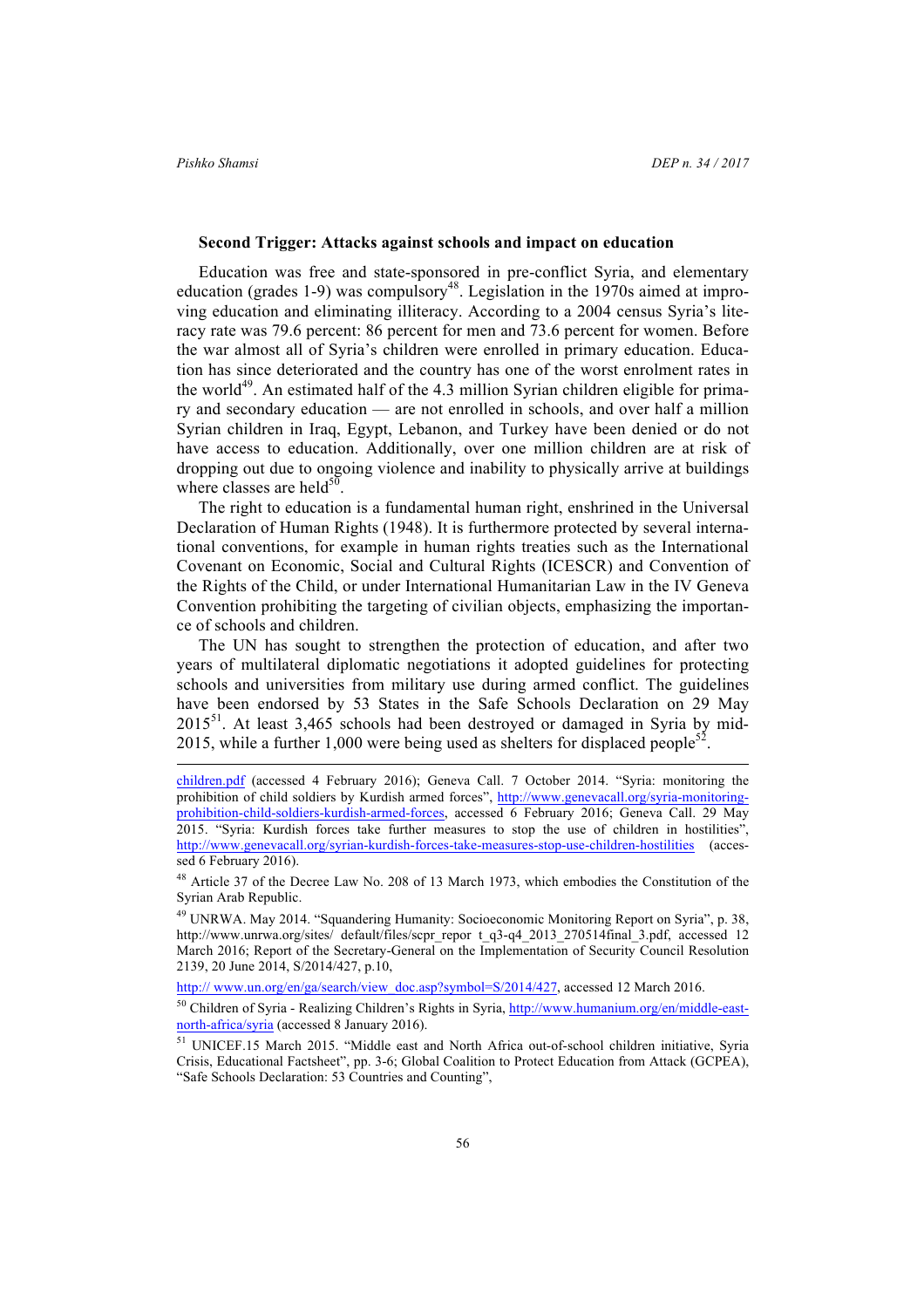$\overline{a}$ 

Syrian children are consequently being denied the right to education on a mass scale. The protracted nature of the Syrian crisis has weakened the capacity of the education system radically. In its current state, it is unable to address the educational needs of Syrian children and adolescents. Multiple reports underlined the alarming magnitude of the crisis by 2012-2014, and urged international agencies and host governments to extend considerable efforts to provide education for Syrian children $53$ .

UNICEF's conducted a comprehensive survey over *out-of-school* children and adolescents. It showed that by 2014 over 20 percent of schools in Syria have been damaged, destroyed, adapted as shelters, or occupied by armed forces. The risk of attacks, looting, abduction and military use of schools were considered high and the route from home to school increasingly dangerous for children. Moreover, almost 20 percent of Syria's teaching staff and school counselors have already left the country.

The survey also underscored that Syrian refugee children in neighboring countries faced major challenges in accessing education. Those that were enrolled in schools were forced to attend mostly over-crowded and under-resourced schools where learning spaces were either limited or too expensive, and often not adequately equipped. By the end of 2015 it had been estimated that only 2 percent of Syrian refugee children in Lebanon were enrolled in secondary schools; partly due to restrictions regarding who can sit for secondary exams. Economic reasons also factored in as boys left school to join the labor force or girls were pushed into earlymarriage<sup>54</sup>. Education for Syrian refugees did steadily improve in Jordan over the period 2012-2014, yet nearly 40 percent of Syrian children in the ages 6-18 remained out of school as of December 2015. Due to the large influx of refugees, the Jordanian school system struggled, in terms of resources, to expand and include Syrian children. In 2016 around hundred schools had adopted double-shift system in which Syrian and Jordanian students attended separate morning and afternoon shifts. This new system has, however, taken a significant toll on the quality of the education. Classes are held in the most vulnerable areas in northern Jordan and in the refugee camps, and can include more than hundred students at a time<sup>55</sup>. This was also exacerbated by the fact that Syrian teachers among the refugee population, lacked incentives, adequate salaries for teaching, or were not legally allowed to teach.

http://www.protectingeducation.org/sites/default/files/documents/press\_release\_one\_year\_anniversar y\_of\_ssd.pdf (accessed 27 May 2016).

<sup>52</sup> UN OCHA, "Response Plan for the Syrian Humanitarian Operations from Turkey," July 2014- June 2015, p. 18.

<sup>53</sup> UNICEF. Global Leaders Demand Immediate Attention to Children's Education in Crisis Zones, http://www.unicef.org/media/media\_65935.html (accessed 5 March 2016).

<sup>54</sup> Buckner. Elisabetn and Spencer, Dominique. 2016. "Educating Syrian Refugees in Lebanon, Carnegie Endowment for International Peace", May 4, http://carnegieendowment.org/sada/?fa=63513 (accessed 4 May 2016).

<sup>55</sup> UNHCR. "The Challenge Of Education", http://unhcr.org/FutureOfSyria/the-challenge-ofeducation.html (accessed 14 May 2016).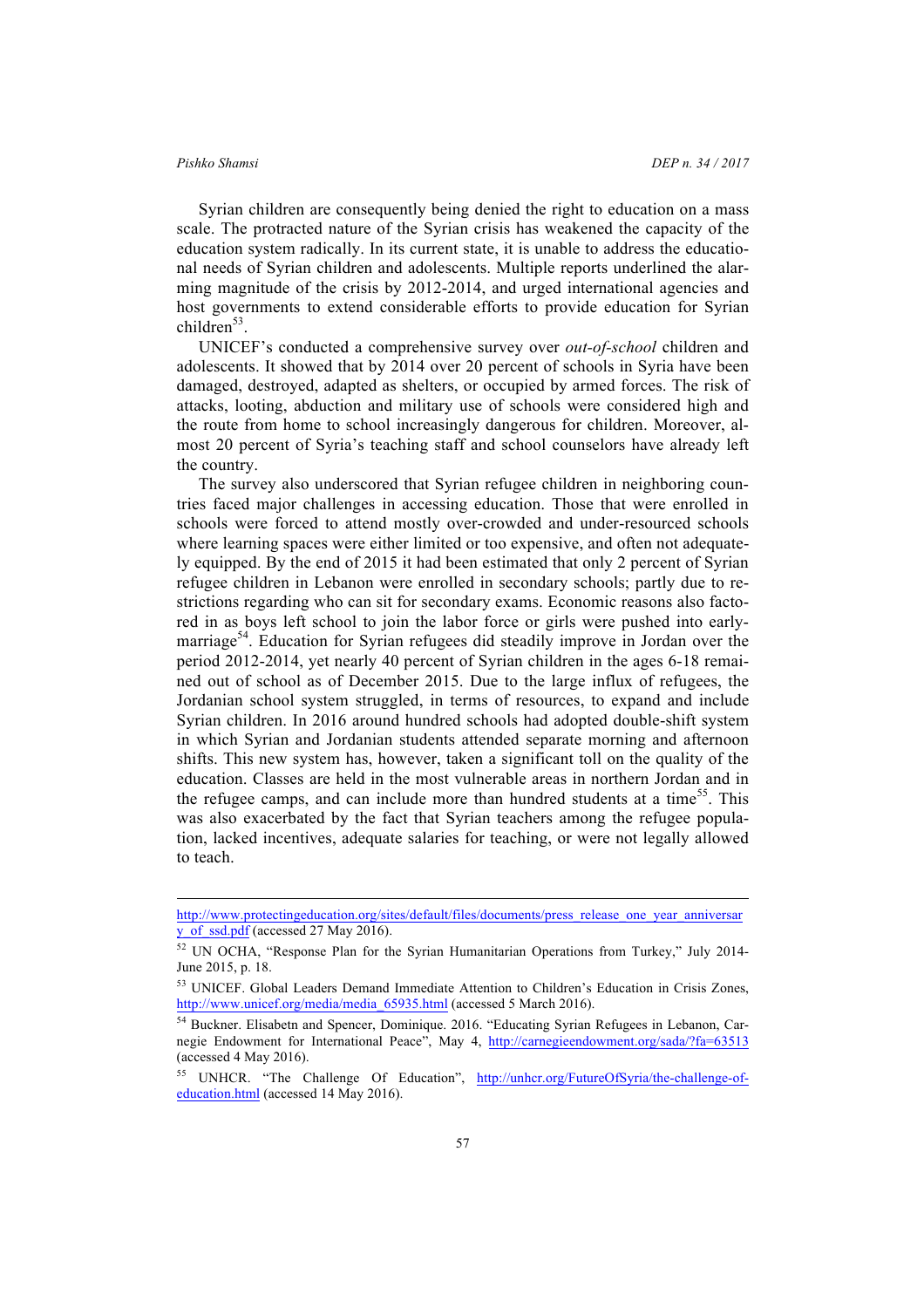### **Education and Ideology**

Destroyed schools and educational infrastructure have in many regions of Syria and Iraq been replaced by new (often informal) schools or training centers. Armed groups and political movements have established hundreds of schools, across conflict zones and in refugee camps. Radical movements have altered or introduced new the curriculums in regions under their control. The new curriculums are often based on a strict ideological framework rather than a scientific program.

Ideologically influenced educational policy dates back several decades in Syria and Iraq, and existed long before the ongoing conflicts. Albeit the national curriculum mainly aimed at advancing knowledge and science, it also contained purely ideological elements. Among the main objectives of Syria's educational policy, as stipulated in Decree Law No. 208 of 13 March 1973, was put in place to bring up

citizens rooted in their Arab homeland, having deep faith in their Arab nationalism and its objectives of unity and liberation and building the socialist society, committed to the causes of their nation and land and believing in revolutionary behaviour as a means and practice, in a spirit of socialist-based responsibility.

Or,

perpetuating the science-based socialist values in the minds of the youth, values which underlie the cohesion of the national and socialist struggle, and ruling out all sorts of dissension or family, sectarian, tribal and regional fanatic allegiances so that all members of the Arab society shall dissolve in the mould of Pan-Arab unity<sup>56</sup>.

### Similarly in the 1970 constitution of Iraq, article 28 stipulates

Education has the objective of raising and developing the general educational level, promoting scientific thinking, animating the research spirit…against the capitalistic ideology, exploitation, reaction, Zionism, and imperialism for the purpose of realizing the Arab unity, liberty, and socialism.

All sides to the conflicts in Syria and Iraq have gradually sought to replace items in previous curriculums with their own ideological doctrine, and have moreover removed items that dispute core elements of their ideology, for example evolution theory in biology. Classical books that long belonged to literature canons were prohibited, for example by ISIL or Jabhat al-Nusra, with the claim that they do not adhere to Islam and the worldview endorsed by them. ISIL has also gone as far as to impose a radical, violent, and extremist ideology in the education program in regions under their control.

In ISIL-controlled regions children must enroll in Islamic schools that primarily provide religious education, based on extremist doctrines or interpretations of Islam. Subjects such as drawing, music, nationalism, history, philosophy, and social sciences have all been removed. They have instead been replaced with Koran memorization, *tawheed* (monotheism), *fiqh* (jurisprudence), *salat* (prayer), *aqeeda*  (creed), *Hadith,* and *Sura* (life of Muhammad). History textbooks in ISIL schools

 <sup>56</sup> Article 22-23 of the Decree Law No. 208 of 13 March 1973, which embodies the Constitution of the Syrian Arab Republic.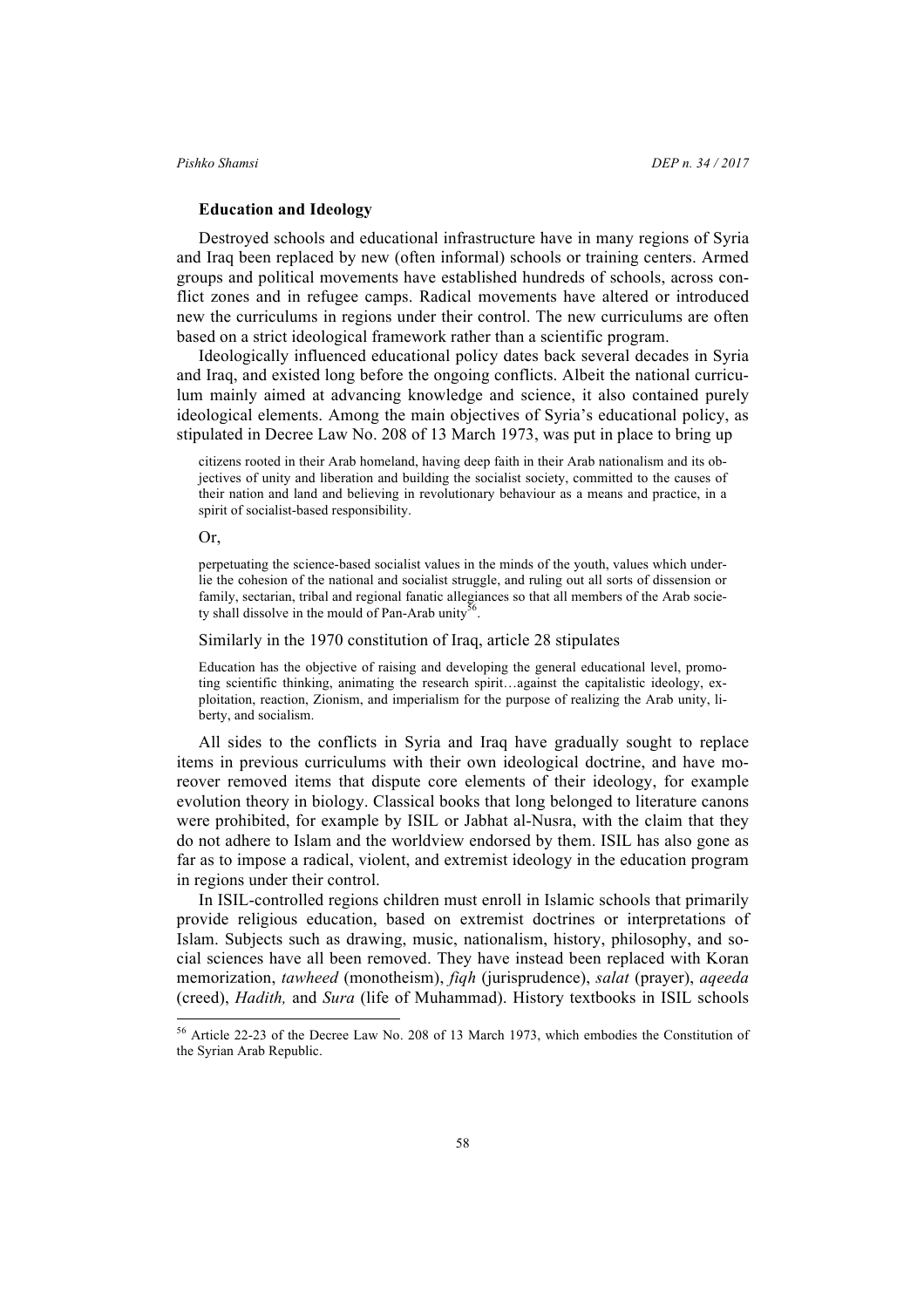only include Islamic History57. Physical Education was renamed '*Jihadi* Training', and includes shooting, swimming, and wrestling<sup>58</sup>.

ISIL's educational policy is central to its political and military strategy and organized under their administrative department *Diwan al-Ta'aleem*. Significant resources and personnel are allocated to implement this policy<sup>59</sup>. School attendance is compulsory for all children, and home schooling has been banned. Schools are seen by ISIL as perfect instruments for indoctrination, shaping the hearts and minds of the next generation. Children are taught a rigid curriculum, and encouraged to adhere to Islamic norms and thinking, as interpreted by ISIL. The school week runs from Sunday to Thursday, and classes are segregated by gender. Students attend five years of elementary school and four years of high school, between the ages of 6 and  $15^{60}$ .

Teachers who refuse to cooperate are strictly monitored, threatened, and often executed<sup>61</sup>. Those who do not have previous teaching experience must undergo religious *shari'a* training in a special institute organized by ISIL. Teachers with earlier experience from public and non-Islamic schools are required to attend *shari'a*  courses and claim repentance for teaching "the disbelieving curriculum". Teachers are thus recruited to only teach ISIL educational material<sup>62</sup>.

Close to 900,000 children are estimated to live in territory controlled by ISIL in Syria, as of October 2015. And 1.4 million live in areas controlled by armed groups in general $^{63}$ . Children make up almost half of the 3.3 million people that have been displaced in Iraq since January 2014. Over one-third of them have lived under ISIL  $control<sup>64</sup>$ .

 <sup>57</sup> "Imam Bukhari Institute in the Tal Abyad Area", *Islamic State Wilayat Raqqa*, 2 December 2015, https://archive.org/details/am\_maa (accessed 15 March 2016); "Islamic State Curriculum" https://archive.org/details/Mnahiij (accessed 15 March 2016).

<sup>58</sup> Quilliam. March 2016. The Children of Islamic State. https://www.quilliamfoundation.org/wp/wpcontent/uploads/publications/free/the-children-of-islamic-state.pdf (accessed 17 April 2017).

<sup>59</sup> al-Tamimi, Aymenn Jawad. 2015. "Specimen 5A: Minutes of a meeting on educational reform by the Diwan al-Ta'aleem for upcoming academic year (unofficial document)", January 27 http://www.aymennjawad.org/2015/01/archive-of-islamic-state-administrative-documents (accessed 4 April 2016).

<sup>60</sup> Quilliam. March 2016. The Children of Islamic State. https://www.quilliamfoundation.org/wp/wpcontent/uploads/publications/free/the-children-of-islamic-state.pdf (accessed 17 April 2017).

<sup>61</sup> Montgomery, Katarina. 2014. "ISIS Sets a 'New Paradigm' for Child Soldiers: Ideology, Combat and Forced Marriage", *Syria Deeply*, November 27,

http://www.syriadeeply.org/articles/2014/11/6433/isis-sets-new-paradigm-child-soldiers-ideologycombat-forced-marriage (accessed 5 March 2016).

<sup>62</sup> Quilliam. March 2016. The Children of Islamic State. https://www.quilliamfoundation.org/wp/wpcontent/uploads/publications/free/the-children-of-islamic-state.pdf (accessed 17 April 2017).

<sup>63</sup> No Lost Generation 2015, Syria crisis update, p. 4.

<sup>&</sup>lt;sup>64</sup> UNICEF. June 2016. Children are especially at risk in Iraq crisis, http://www.unicef.org/infobycountry/iraq\_74784.html.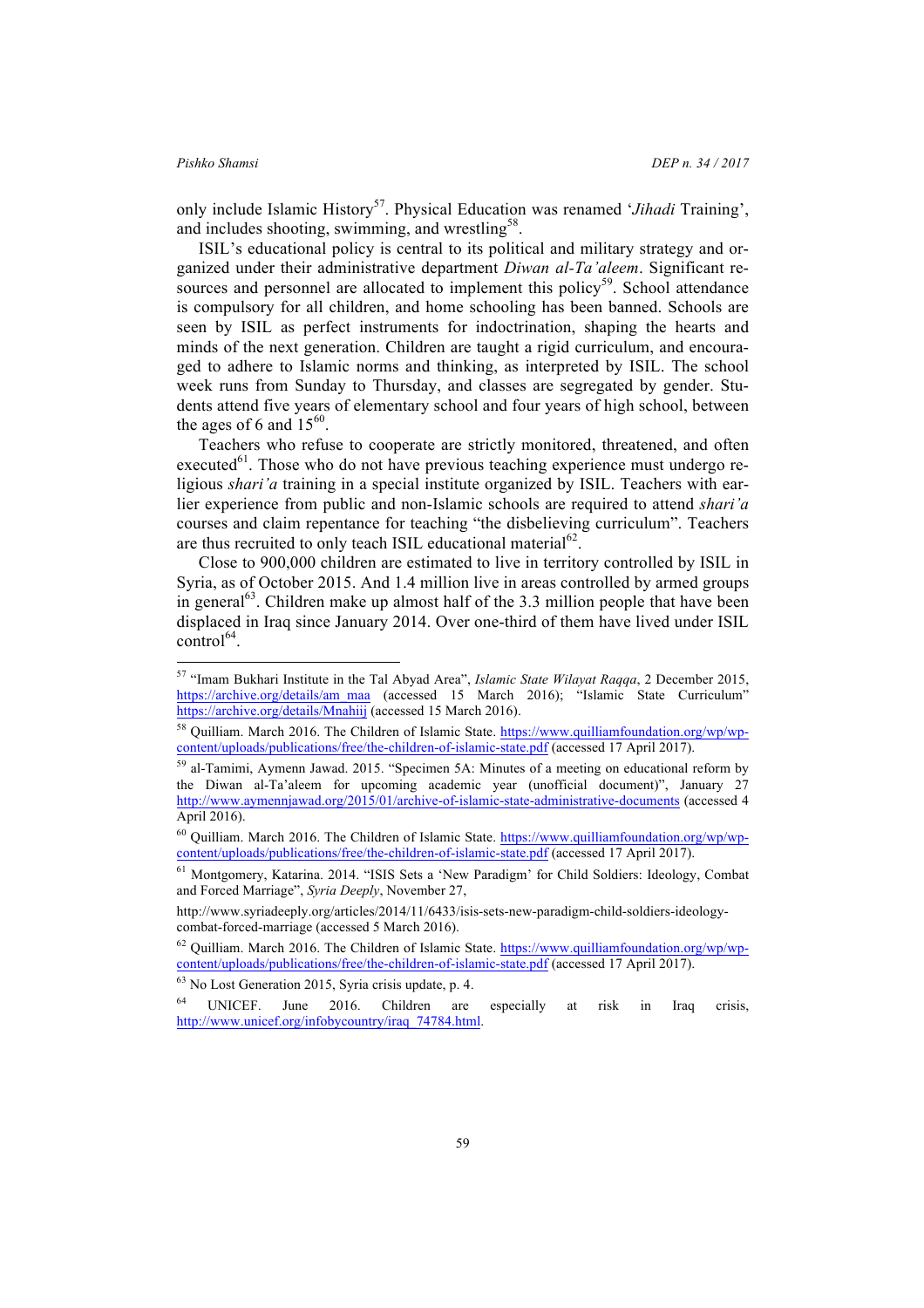In the past years, Jabhat al-Nusra has established a large number of schools for its fighters and children living in territory it controls<sup>65</sup>. The extremist curricula provided in their schools is a source of vulnerability for many children, which grow up without alternative sources of information or education in a war town region. A few local civil society organizations have been allowed to continue running informal education sessions in areas controlled by Jabhat al-Nusra.

Other political organizations and armed groups have introduced politically or culturally motivated elements in the educational program. The Kurdish population of Syria had no access to education in their mother tongue prior to the conflict, as education was only provided in Arabic. When the Syrian government's presence gradually diminished in the Kurdish regions, Kurdish political organizations introduced a bilingual curriculum with education in both Arabic and Kurdish. While many writers and linguists saw the "Kurdish curriculum" as a historic milestone, two main concerns have been discussed by civil society activists, journalists, and among politicians. Regarding the formal recognition of the education; many voiced concerns and questioned if the new curriculum would be accepted for admission to higher education at Syrian universities. Secondly, they underlined that there was a new ideological subject in the curriculum, which replaced the former compulsory National Education subject on teaching the fundamentals of the Arab Socialist Baath Party and Arab nationalism. The new subject is said to teach the political ideology of the Democratic Union Party, PYD, which is the dominant party in the Kurdish local administration. The educational administration printed  $40.000$  textbooks in Kurdish and trained 2.600 teachers in six months on the new curriculum<sup>66</sup>.

Equally, the Syrian National Coalition, the main political opposition in Syria, adopted a new curriculum for regions in Syria under its control. All subjects that were related to the Assad regime, such as the National Education subject, were removed from the curriculum. Islam was also added to the curriculum as a subject, and reviewed when grading final exams<sup>67</sup>.

Noticeably, armed groups across the ideological and political spectrum in Syria and Iraq organize schools and new curriculums as a part of a long-term strategy to ensure future influence and power in the Middle East. Most of the armed groups have ambitious political goals and are not new to the region's geopolitics; some have been deeply involved in earlier conflicts by proxy or under different names. All parties to the conflicts have future claims on control of territory and political representation, and likewise, they all seek to target a growing number of children and teenagers through education and propaganda. Instilling ideological beliefs in children's sense of identity is likely to pave the way for future mobilization or re-

 <sup>65</sup> Mansour, Hadia. 2016. "Syria: Confusion Reigns in Kfar Nabel's School System, Institute for War & Peace Reporting", June 19, https://iwpr.net/global-voices/syria-confusion-reigns-kfar-nabels-school (accessed 17 August 2016).

<sup>66</sup> al-Jablawi, Hosam. 2016. "Syria's Warring Parties Teach Separate Curriculums", January 19, https://www.newsdeeply.com/syria/articles/2016/01/19/syrias-warring-parties-teach-separatecurriculums (accessed 23 February 2016).

<sup>67</sup> Bhatti, Jabeen and Al-Rubaie, Mohammed. 2013. "The Other Syrian Conflict: The Curriculum," October 26, http://www.al-fanarmedia.org/2013/10/the-other-syrian-war-the-curriculum (accessed 13 January 2016).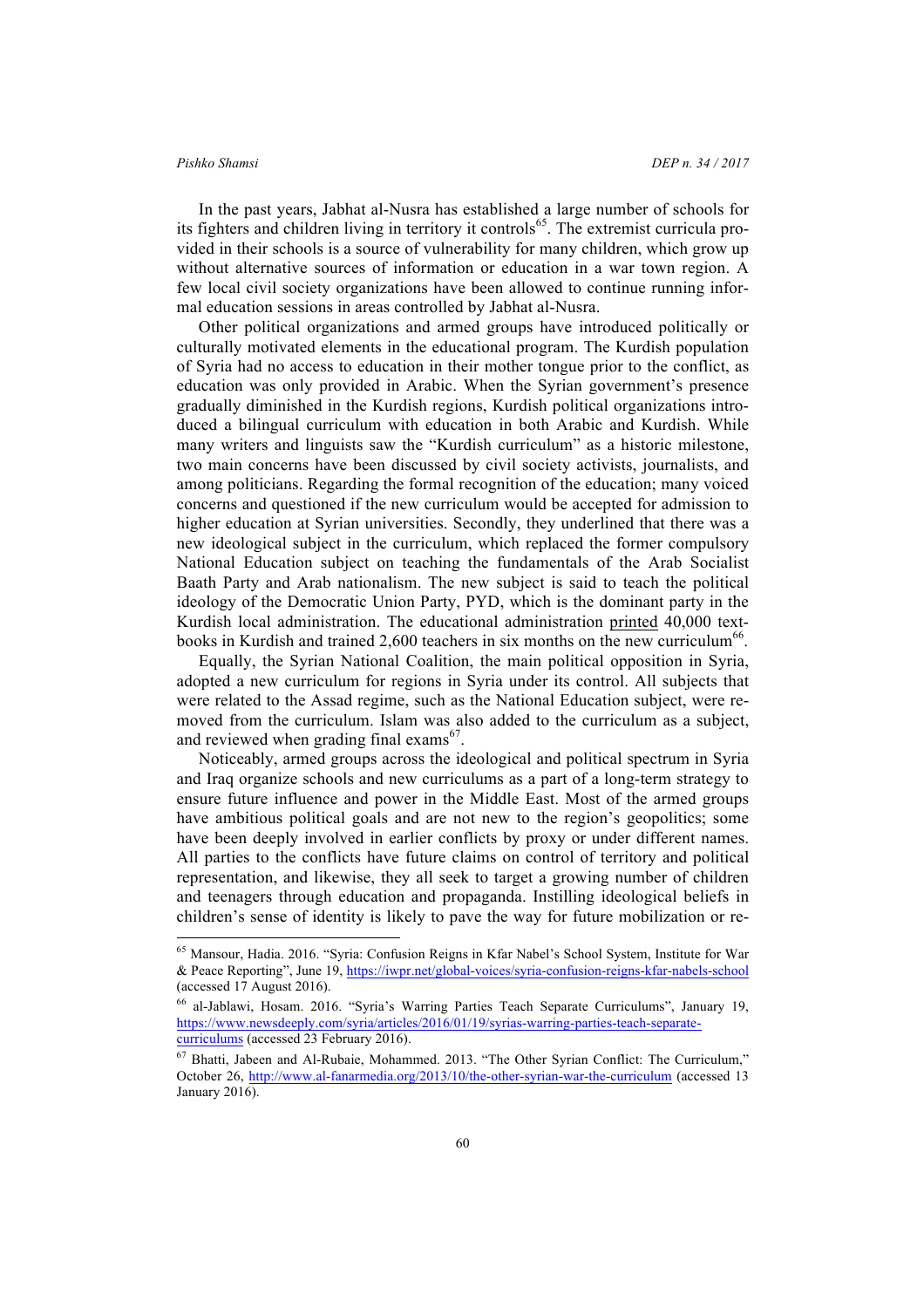cruitment in vulnerable conflict zones. It is therefore imperative to address the protection needs of these children.

### **No Lost Generation**

In face of the overwhelming evidence that a generation of children is put at great risk, UNICEF and a group of partners including host governments, donors, international agencies, and nongovernmental organizations (NGOs), came together to develop a strategy to prevent "a lost generation" in Syria and Iraq. UNICEF outlined the No Lost Generation Initiative aimed at providing Syrian children, both those affected by the conflict within the country and those who fled to neighboring countries, with access to education and opportunities for a better future<sup>68</sup>. By 2013 five million children had already been affected by the war in one way or another, and it was imperative to adopt measures to save their future. The No Lost Generation (NLG) strategy set out to address generational challenges by working to mitigate immediate and long-term risks children faced in the ongoing conflicts. According to the NLG strategy, preventive logic and long-term thinking had to guide the international humanitarian action on Syria and Iraq.

Three targets were identified to achieve this:

a) Increasing learning and skills

Increasing school enrolment and keeping children learning; improving quality of education; and expanding vocational and remedial secondary education.

b) Providing a protective environment

Protecting children and upholding their human rights; providing psychosocial support, including teacher training; promoting birth registration; providing minerisk education; monitoring the child protection situation and assessing children's vulnerability; addressing gender-based violence and specific needs of adolescent girls.

c) Broadening opportunities for children and adolescents

Building life-skills for children and adolescents; vocational training; mobilizing communities to support peace building.

The NLG strategy had a significant outreach in its first years. In 2015 the NLG strategy had been successful in supporting 165,000 children to enroll in formal education, through its education sector partners for Syria and Iraq. Remedial education reached 575,000 children. Moreover, 19,000 students resumed their studies through the piloting of an innovative self-learning program. In the five countries hosting Syrian refugees, NLG education sector partners supported 700,000 children (5-17 years old) to access education opportunities both in formal and non-formal settings. Government leadership and sector coordination were crucial to expand learning opportunities<sup>69</sup>. More than 599,000 Syrian children and adolescents, in Syria's neighboring countries, received support to enroll in formal education through

 <sup>68</sup> UNHCR. 2014. Urgent call for massive investment to prevent lost generation of Syrian children, January 7, http://www.unhcr.org/52cba9099.html (accessed 4 March 2016).

<sup>69</sup> No Lost Generation 2015, Syria crisis update, pp. 2-3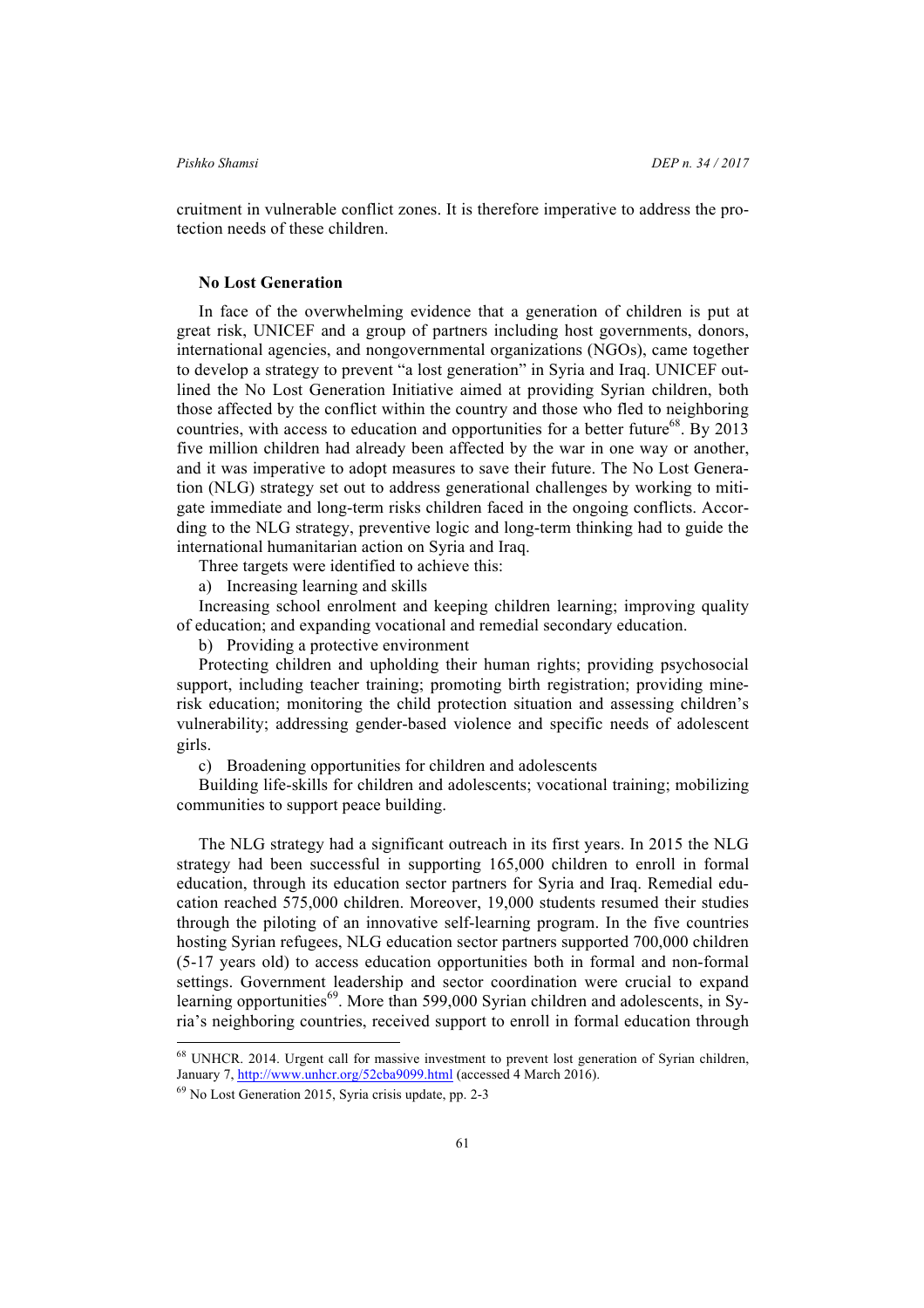NLG supported efforts. 148,000 children and adolescents received support to enroll in non-formal, informal, or life skills education. Over 568,000 Syrian refugee children participated in structured and sustained child protection or psychosocial support programs in 2015<sup>70</sup>.

Major challenges remain, however. The NLG strategy has identified lack of access to hard-to-reach areas, lack of teachers, ongoing destruction of schools, reenrollment of IDP and refugee children, alternative or non-formal curriculums, and language barriers for refugee children, as the most central challenges for the coming years. Negative coping strategies among refugees, such as sending children to work to meet families' needs also prolong vulnerability of children and raise obstacles for re-enrollment. Reaching the most marginalized and vulnerable children and youth will continue to be a challenge in 2016, and more efforts must be directed towards reaching drop outs, out of school, working adolescents, and children in difficult economic situations, according to  $UNICEF<sup>71</sup>$ .

Despite these challenges, the number of students enrolled in formal education has increased over three times since the launch of NLG in August 2013. Regrettably, the percentage of out-of-school children has remained around 50 per cent, as host countries struggle to accommodate the increasing influx of Syrian refugees. As of November 2015 there were 1.44 million school-aged Syrian children in the five neighboring receiving countries, 52% of them were still out of school.

### **Conclusion**

This paper has discussed two themes that have long-term, or even generational, impact on children in Syria and Iraq, namely, child recruitment and education. By providing a careful analysis of the conflict dynamics, it initially situated the discussion in the circumstances from which the present situation emerged. Child recruitment and education was then studied separately, based on available information from recent empirical reports published by international or humanitarian organizations, including UN agencies. With the experience and perspective of a practitioner, my analysis aimed at providing concrete cases and situations in the ongoing conflicts.

The social environment in Syria and Iraq, which is imbued with violence, has a desensitizing effect on children from early age, and leave them vulnerable for recruitment into armed groups or military ranks. Child recruitment increased steadily in both countries in the last years, and in the section on 3.1 the paper examined numerous reports by humanitarian organizations that flagged serious concerns. The analysis on child recruitment focused on how the last five-year-period of violence has created conducive conditions for mass recruitment of children from all religions and ethnicities. The trend is observable across most regions in the two countries, and not limited to a single or specific group of armed actors.

If diplomatic negotiations for reaching a peace accord continue to fail, and the current situation is allowed to continue, it may give rise to a generation of fighters

 <sup>70</sup> *Ibidem*, p. 4.

<sup>71</sup> *Ibidem*, pp. 3-4.